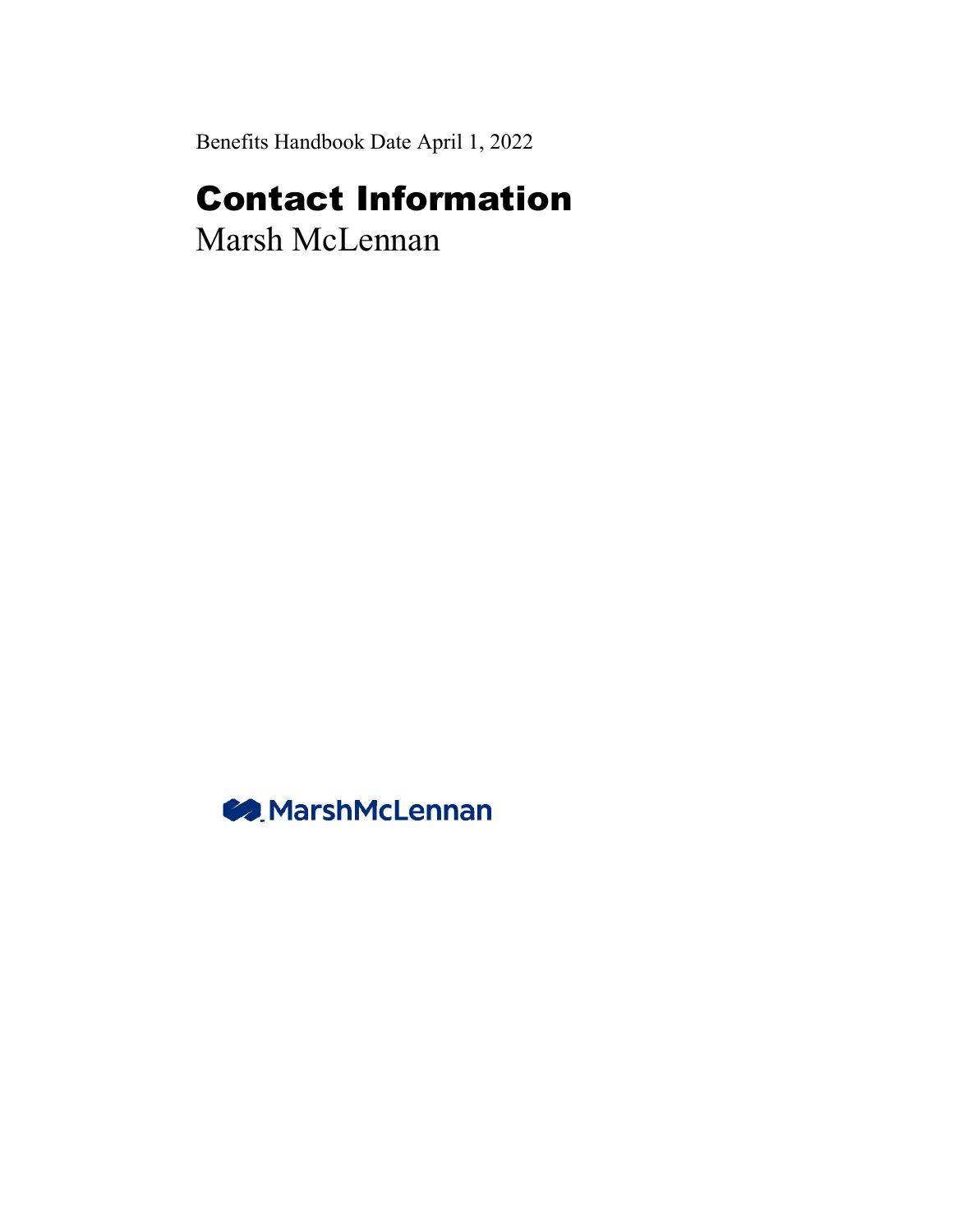## Contact Information

*For questions not answered in this handbook, or to follow up on a claim, learn more about a network, etc., please use the contact information below.* 

For questions about... Medical **Aetna** *Claims Administrator*  Aetna P.O. Box 981106 El Paso, TX 79998-1106 Phone: +1 866 210 7858 Website: www.aetna.com Group #: 868802 (Be sure to check your claim form or instructions for the address of the claims processing office.) *Pharmacy Benefits Manager*  CVS Caremark One CVS Drive Woonsocket, RI 02895 Phone: +1 844 449 0362 Website: www.caremark.com Group #: 21CW **Prescription Drug Programs: Rx Savings Solution**  Phone: +1 800 268 4476 Website: https://mmc.rxsavingssolutions.com PrudentRx Phone: +1 800 578 4403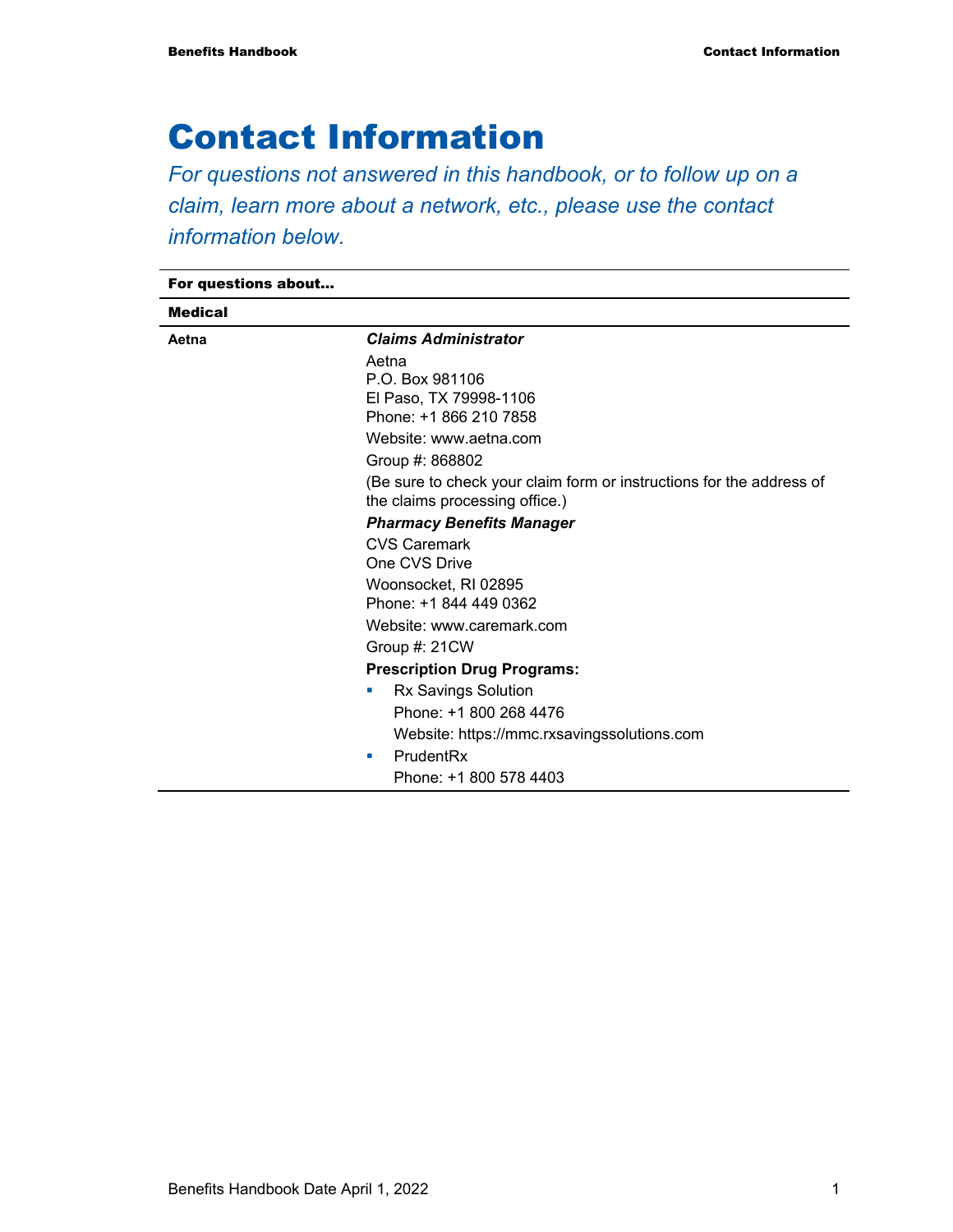| For questions about<br><b>Anthem BlueCross</b><br><b>BlueShield</b> | <b>Claims Administrator</b><br>Anthem BlueCross BlueShield<br>P.O. Box 105187<br>Atlanta, GA 30348-5187<br>Phone: +1 855 570 1150<br>Website: www.anthem.com<br>Group #: 270146<br>(Be sure to check your claim form or instructions for the address of<br>the claims processing office.)<br><b>Pharmacy Benefits Manager</b><br><b>CVS Caremark</b><br>One CVS Drive<br>Woonsocket, RI 02895<br>Phone: +1 844 449 0362<br>Website: www.caremark.com<br>Group #: 21CW<br><b>Prescription Drug Programs:</b><br><b>Rx Savings Solution</b><br>ш<br>Phone: +1 800 268 4476 |
|---------------------------------------------------------------------|--------------------------------------------------------------------------------------------------------------------------------------------------------------------------------------------------------------------------------------------------------------------------------------------------------------------------------------------------------------------------------------------------------------------------------------------------------------------------------------------------------------------------------------------------------------------------|
|                                                                     | Website: https://mmc.rxsavingssolutions.com                                                                                                                                                                                                                                                                                                                                                                                                                                                                                                                              |
|                                                                     | PrudentRx<br>ш                                                                                                                                                                                                                                                                                                                                                                                                                                                                                                                                                           |
|                                                                     | Phone: +1 800 578 4403                                                                                                                                                                                                                                                                                                                                                                                                                                                                                                                                                   |
| Kaiser                                                              | <b>Claims Administrator</b>                                                                                                                                                                                                                                                                                                                                                                                                                                                                                                                                              |
|                                                                     | Website: www.kp.org (for all Kaiser regions except Washington)                                                                                                                                                                                                                                                                                                                                                                                                                                                                                                           |
|                                                                     | Website: www.kp.org/wa (Washington region)                                                                                                                                                                                                                                                                                                                                                                                                                                                                                                                               |
|                                                                     | Kaiser Permanente - Northern CA                                                                                                                                                                                                                                                                                                                                                                                                                                                                                                                                          |
|                                                                     | Kaiser Foundation Health Plan, Inc.<br>P.O. Box 12923<br>Oakland, CA 94612                                                                                                                                                                                                                                                                                                                                                                                                                                                                                               |
|                                                                     | Phone: +1 800 464 4000                                                                                                                                                                                                                                                                                                                                                                                                                                                                                                                                                   |
|                                                                     | Northern California Group #: 604494                                                                                                                                                                                                                                                                                                                                                                                                                                                                                                                                      |
|                                                                     | Kaiser Permanente - Southern CA                                                                                                                                                                                                                                                                                                                                                                                                                                                                                                                                          |
|                                                                     | Kaiser Foundation Health Plan, Inc.<br>P.O. Box 7004<br>Downey, CA 90242-0361<br>Phone: +1 800 464 4000<br>Southern California Group #: 232189                                                                                                                                                                                                                                                                                                                                                                                                                           |
|                                                                     | Kaiser Permanente - CO                                                                                                                                                                                                                                                                                                                                                                                                                                                                                                                                                   |
|                                                                     | Kaiser Foundation Health Plan of Colorado<br>P.O. Box 373150<br>Denver, CO 80237-9998<br>Phone: +1 800 632 9700                                                                                                                                                                                                                                                                                                                                                                                                                                                          |
|                                                                     | Colorado Group #: 35660                                                                                                                                                                                                                                                                                                                                                                                                                                                                                                                                                  |
|                                                                     |                                                                                                                                                                                                                                                                                                                                                                                                                                                                                                                                                                          |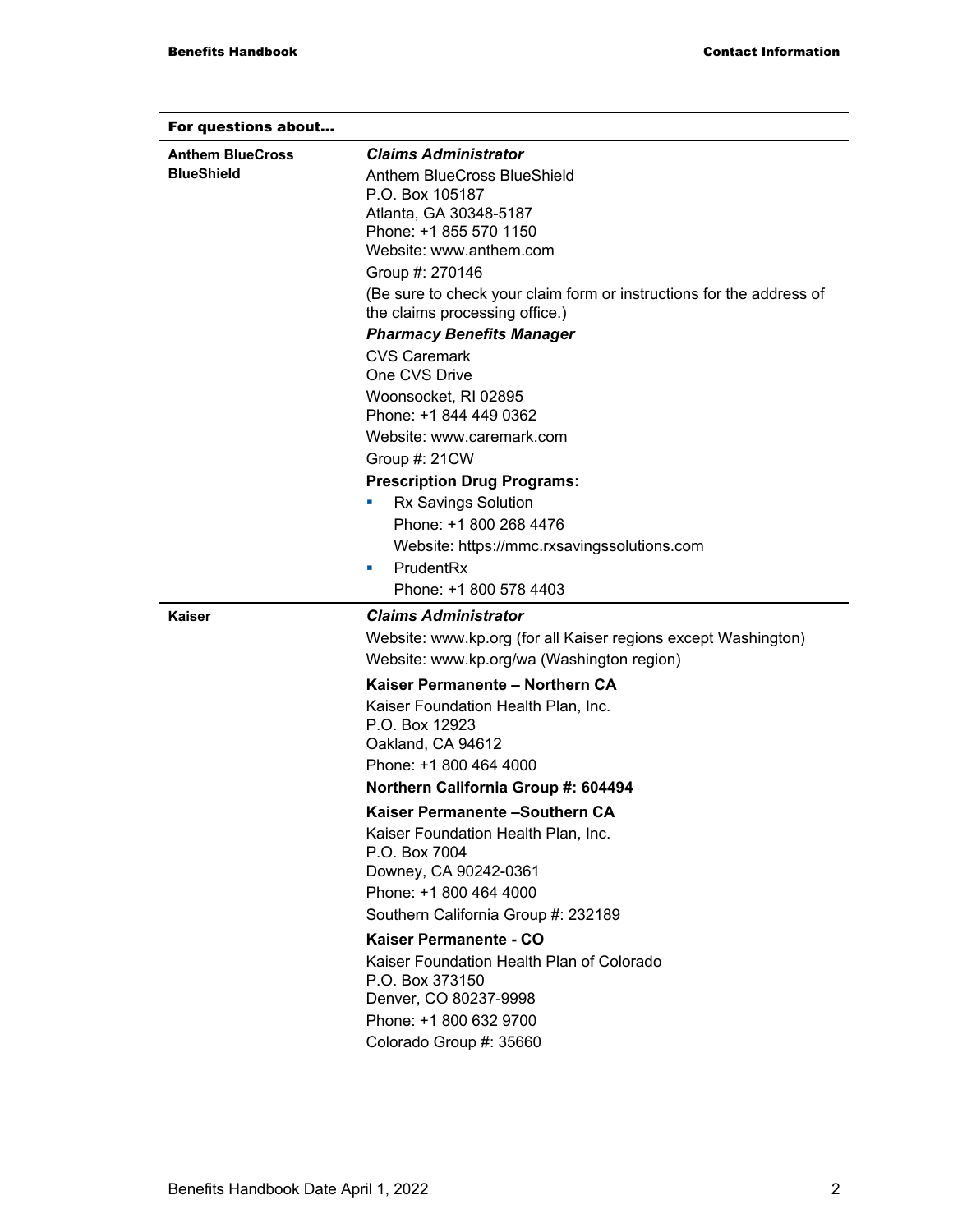| For questions about              |                                                                                            |
|----------------------------------|--------------------------------------------------------------------------------------------|
|                                  | Kaiser Permanente - GA                                                                     |
|                                  | Kaiser Permanente                                                                          |
|                                  | P.O. Box 370010                                                                            |
|                                  | Denver, CO 80237-9998<br>Phone: +1 888 865 5813                                            |
|                                  |                                                                                            |
|                                  | Georgia Group #: 10165                                                                     |
|                                  | Kaiser Permanente - MAS (Virginia/Maryland/Washington D.C.)<br>Kaiser Permanente           |
|                                  | P.O. Box 371860                                                                            |
|                                  | Denver, CO 80237-9998                                                                      |
|                                  | Phone: +1 800 777 7902                                                                     |
|                                  | Virginia/Maryland/Washington D.C. Group #: 23042                                           |
|                                  | Kaiser Permanente - NW (Oregon and Southwest Washington)                                   |
|                                  | Kaiser Foundation Health Plan of the Northwest                                             |
|                                  | Kaiser Permanente Claims Administration                                                    |
|                                  | P.O. Box 370050                                                                            |
|                                  | Denver, CO 80237-9998                                                                      |
|                                  | Phone: +1 800 813 2000                                                                     |
|                                  | Oregon and Southwest Washington Group #: 19847                                             |
|                                  | Kaiser Permanente - Washington (Western Washington and<br>Spokane area)                    |
|                                  | Kaiser Foundation Health Plan of the Washington<br>Kaiser Permanente Claims Administration |
|                                  | P.O. Box 34585                                                                             |
|                                  | Seattle, WA 98124-1585                                                                     |
|                                  | Phone: +1 888 901 4636                                                                     |
|                                  | Washington Group #: 25988                                                                  |
| <b>HMSA's Health Plan</b>        | <b>Claims Administrator</b>                                                                |
| Hawaii Plus HMO                  | <b>HMSA</b>                                                                                |
|                                  | P.O. Box 860                                                                               |
|                                  | Honolulu, HI 96808-0860<br>Phone: +1 808 948 6372                                          |
|                                  | Website: www.hmsa.com                                                                      |
|                                  | Group #: 96770-1 and 96770-3 (COBRA)                                                       |
|                                  | (Be sure to check your claim form or instructions for the address of                       |
|                                  | the claims processing office.)                                                             |
| <b>HMSA's Preferred Provider</b> | <b>Claims Administrator</b>                                                                |
| Plan                             | <b>HMSA</b>                                                                                |
|                                  | P.O. Box 860                                                                               |
|                                  | Honolulu, HI 96808-0860                                                                    |
|                                  | Phone: +1 808 948 6111<br>Website: www.hmsa.com                                            |
|                                  | Group #: 96770-1 and 96770-3 (COBRA)                                                       |
|                                  | (Be sure to check your claim form or instructions for the address of                       |
|                                  | the claims processing office.)                                                             |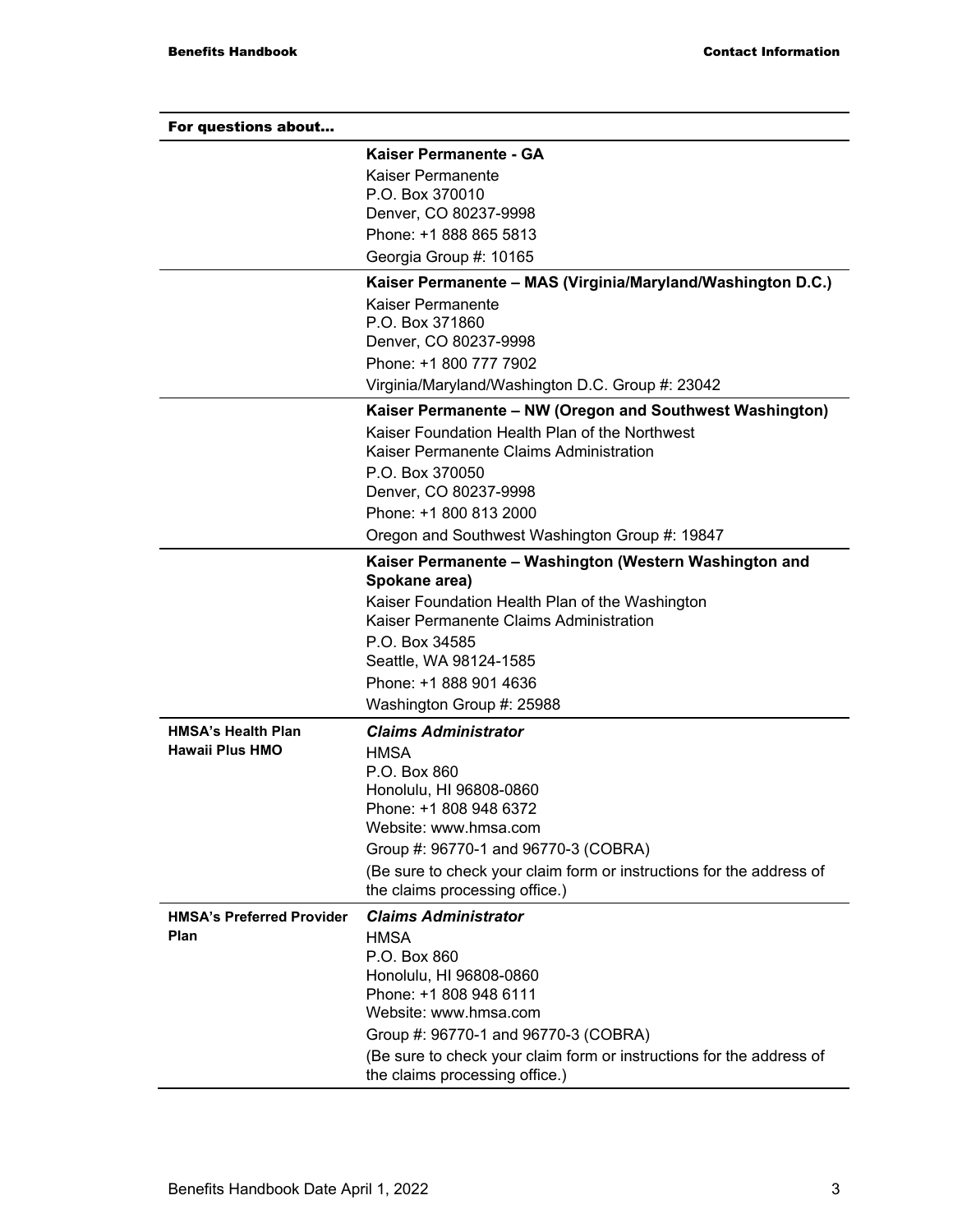| For questions about     |                                                                                                        |
|-------------------------|--------------------------------------------------------------------------------------------------------|
| <b>UnitedHealthcare</b> | <b>Claims Administrator</b>                                                                            |
|                         | UnitedHealthcare                                                                                       |
|                         | P.O. Box 740800                                                                                        |
|                         | Atlanta, GA 30374-0800                                                                                 |
|                         | Phone: +1 866 540 5954                                                                                 |
|                         | Website: www.myuhc.com                                                                                 |
|                         | Group #: 098400                                                                                        |
|                         | (Be sure to check your claim form or instructions for the address of<br>the claims processing office.) |
|                         | <b>Pharmacy Benefits Manager</b>                                                                       |
|                         | <b>CVS Caremark</b>                                                                                    |
|                         | One CVS Drive                                                                                          |
|                         | Woonsocket, RI 02895                                                                                   |
|                         | Phone: +1 844 449 0362                                                                                 |
|                         | Website: www.caremark.com                                                                              |
|                         | Group #: 21CW                                                                                          |
|                         | <b>Prescription Drug Programs:</b>                                                                     |
|                         | <b>Rx Savings Solution</b>                                                                             |
|                         | Phone: +1 800 268 4476                                                                                 |
|                         | Website: https://mmc.rxsavingssolutions.com                                                            |
|                         | PrudentRx<br>٠                                                                                         |
|                         | Phone: +1 800 578 4403                                                                                 |
|                         |                                                                                                        |
| Trion                   | <b>COBRA Administrator</b>                                                                             |
|                         | For election forms and premium payments:                                                               |
|                         | Trion Group, Inc.                                                                                      |
|                         | P.O. Box 2672                                                                                          |
|                         | Omaha, NE 68108-2672                                                                                   |
|                         | For all other correspondence:                                                                          |
|                         | Trion Group, Inc.                                                                                      |
|                         | 2300 Renaissance Boulevard                                                                             |
|                         | King of Prussia, PA 19406                                                                              |
|                         | Phone: +1 866 324 4087, any business day, 8:30 a.m. to 5:30 p.m.,<br>Eastern time.                     |
|                         | Website: http://www.cobra-link.com/                                                                    |
|                         | <b>Retiree Medical Billing Administrator</b>                                                           |
|                         | Trion Group, Inc.                                                                                      |
|                         | Phone: +1 866 324 4087, any business day, 8:30 a.m. to 5:30 p.m.,<br>Eastern time.                     |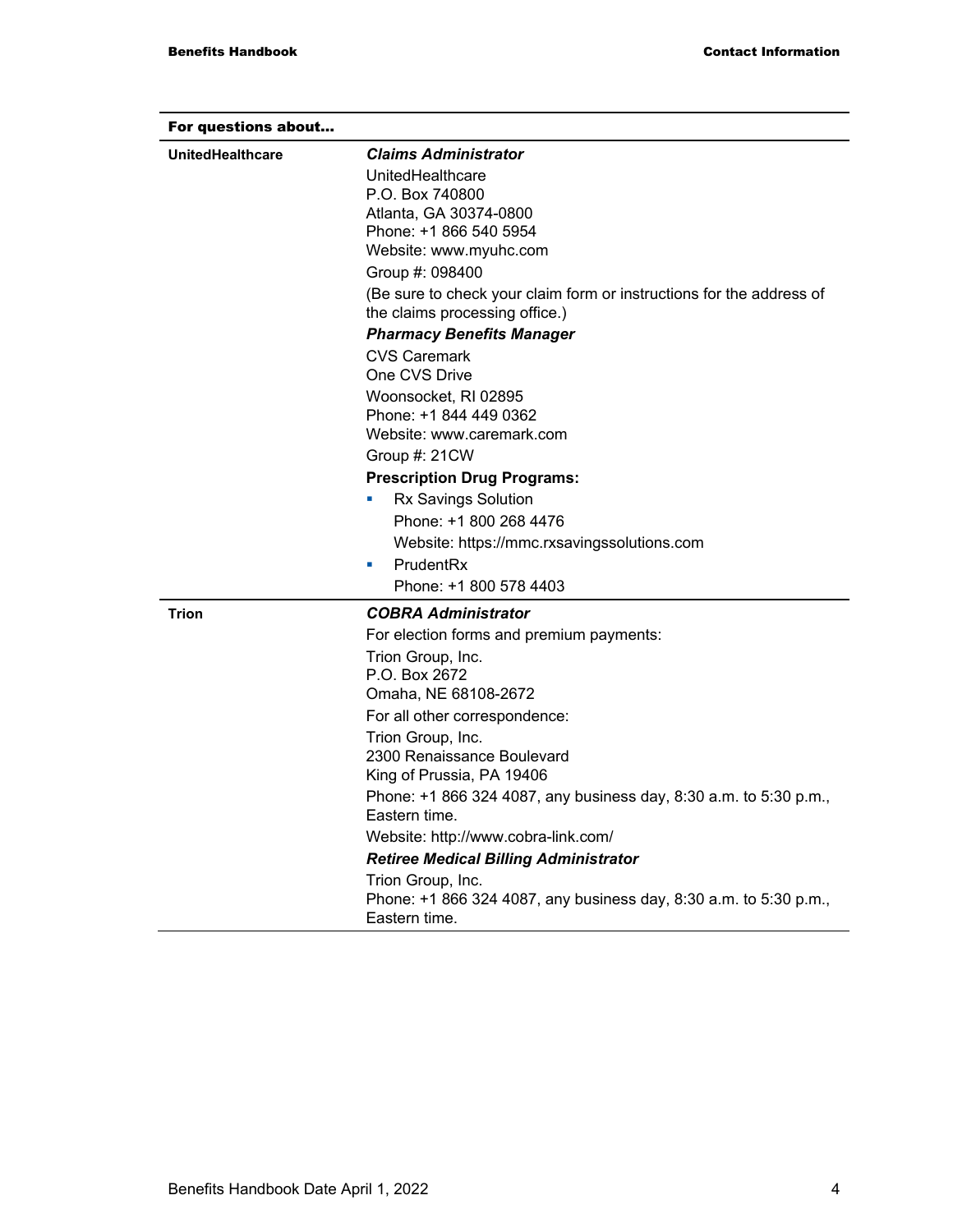| For questions about                                      |                                                                                                                       |
|----------------------------------------------------------|-----------------------------------------------------------------------------------------------------------------------|
| <b>Dental</b>                                            |                                                                                                                       |
| <b>Dental Plan</b>                                       | <b>Claims Administrator</b>                                                                                           |
|                                                          | Metropolitan Life Insurance Company (MetLife)                                                                         |
|                                                          | One Madison Avenue                                                                                                    |
|                                                          | New York, NY 10010                                                                                                    |
|                                                          | Phone: +1 800 942 0854                                                                                                |
|                                                          | Website: www.metlife.com/mybenefits (enter "Marsh McLennan" in<br>the account sign in box to enter your company name) |
|                                                          | Standard Group #: 0313066                                                                                             |
|                                                          | Premier Group#: 0313065                                                                                               |
| Vision                                                   |                                                                                                                       |
| <b>Vision Care Plan</b>                                  | <b>Claims Administrator</b>                                                                                           |
|                                                          | <b>VSP</b>                                                                                                            |
|                                                          | Phone: +1 800 877 7195                                                                                                |
|                                                          | Website: www.vsp.com                                                                                                  |
|                                                          | Low Option Group #: 300521970008                                                                                      |
|                                                          | High Option Group #: 300521970003                                                                                     |
|                                                          |                                                                                                                       |
| <b>Spending Accounts</b>                                 |                                                                                                                       |
| <b>Dependent Care Flexible</b><br><b>Savings Account</b> | <b>Claims Administrator</b>                                                                                           |
|                                                          | <b>Trion Spending Account Service Center</b><br><b>FSA Claims Processing</b>                                          |
|                                                          | 2300 Renaissance Blvd.                                                                                                |
|                                                          | King of Prussia, PA 19406                                                                                             |
|                                                          | Phone: +1 866 324 4087<br>Fax: +1 888 788 1928                                                                        |
|                                                          | Website: https://trion.lh1ondemand.com                                                                                |
|                                                          | Group #: 36-2668272                                                                                                   |
| <b>Health Care Flexible</b>                              | <b>Claims Administrator</b>                                                                                           |
| <b>Savings Account</b>                                   | <b>Trion Spending Account Service Center</b>                                                                          |
|                                                          | <b>FSA Claims Processing</b>                                                                                          |
|                                                          | 2300 Renaissance Blvd.                                                                                                |
|                                                          | King of Prussia, PA 19406                                                                                             |
|                                                          | Phone: +1 866 324 4087                                                                                                |
|                                                          | Fax: +1 888 788 1928                                                                                                  |
|                                                          | Website: https://trion.lh1ondemand.com                                                                                |
|                                                          | Group #: 36-2668272                                                                                                   |
| <b>Health Savings Account</b>                            | <b>Claims Administrator</b>                                                                                           |
| (HSA)                                                    | <b>Trion Spending Account Service Center</b><br>2300 Renaissance Blvd.                                                |
|                                                          | King of Prussia, PA 19406                                                                                             |
|                                                          | Phone: +1 866 324 4087                                                                                                |
|                                                          | Fax: +1 888 788 1928                                                                                                  |
|                                                          | Website: https://trion.lh1ondemand.com                                                                                |
|                                                          | Group #: 36-2668272                                                                                                   |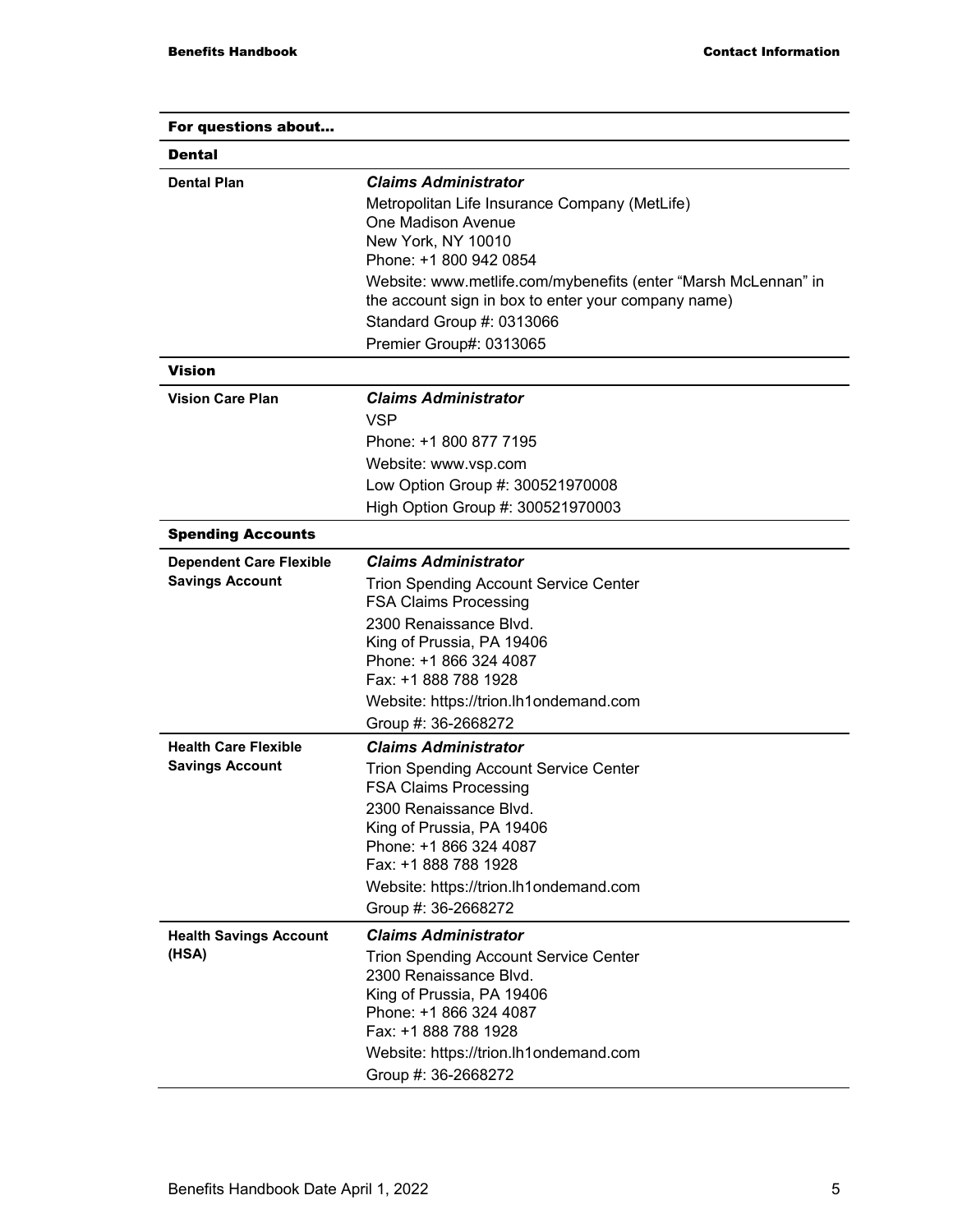| For questions about                            |                                                                              |
|------------------------------------------------|------------------------------------------------------------------------------|
| <b>Limited Purpose Health</b>                  | <b>Claims Administrator</b>                                                  |
| <b>Care Flexible Savings</b><br><b>Account</b> | <b>Trion Spending Account Service Center</b><br><b>FSA Claims Processing</b> |
|                                                | 2300 Renaissance Blvd.                                                       |
|                                                | King of Prussia, PA 19406                                                    |
|                                                | Phone: +1 866 324 4087<br>Fax: +1 888 788 1928                               |
|                                                | Website: https://trion.lh1ondemand.com                                       |
|                                                | Group #: 36-2668272                                                          |
| <b>Insurance</b>                               |                                                                              |
| <b>Basic Life Insurance Plan</b>               | <b>Claims Administrator</b>                                                  |
|                                                | Metropolitan Life Insurance Company                                          |
|                                                | 200 Park Avenue<br>New York, NY 10166                                        |
|                                                | Group #: 1098400                                                             |
|                                                | (Be sure to check your claim form for the address of the claims              |
|                                                | processing office.)                                                          |
|                                                | <b>Contacts</b>                                                              |
|                                                | For general information:                                                     |
|                                                | <b>HR Services</b>                                                           |
|                                                | Phone: +1 866 374 2662, any business day, 8 a.m. to 8 p.m.,<br>Eastern time. |
|                                                | For filing a claim:                                                          |
|                                                | Metropolitan Life Insurance Company                                          |
|                                                | Group Life Claims                                                            |
|                                                | P.O. Box 3016                                                                |
|                                                | Utica, NY 13504                                                              |
|                                                | For appealing a claim:                                                       |
|                                                | Metropolitan Life Insurance Company<br>Group Life Claims                     |
|                                                | P.O. Box 3016                                                                |
|                                                | Utica, NY 13504                                                              |
|                                                | For converting your coverage:                                                |
|                                                | Metropolitan Life Insurance Company                                          |
|                                                | Phone: +1 877 275 6387                                                       |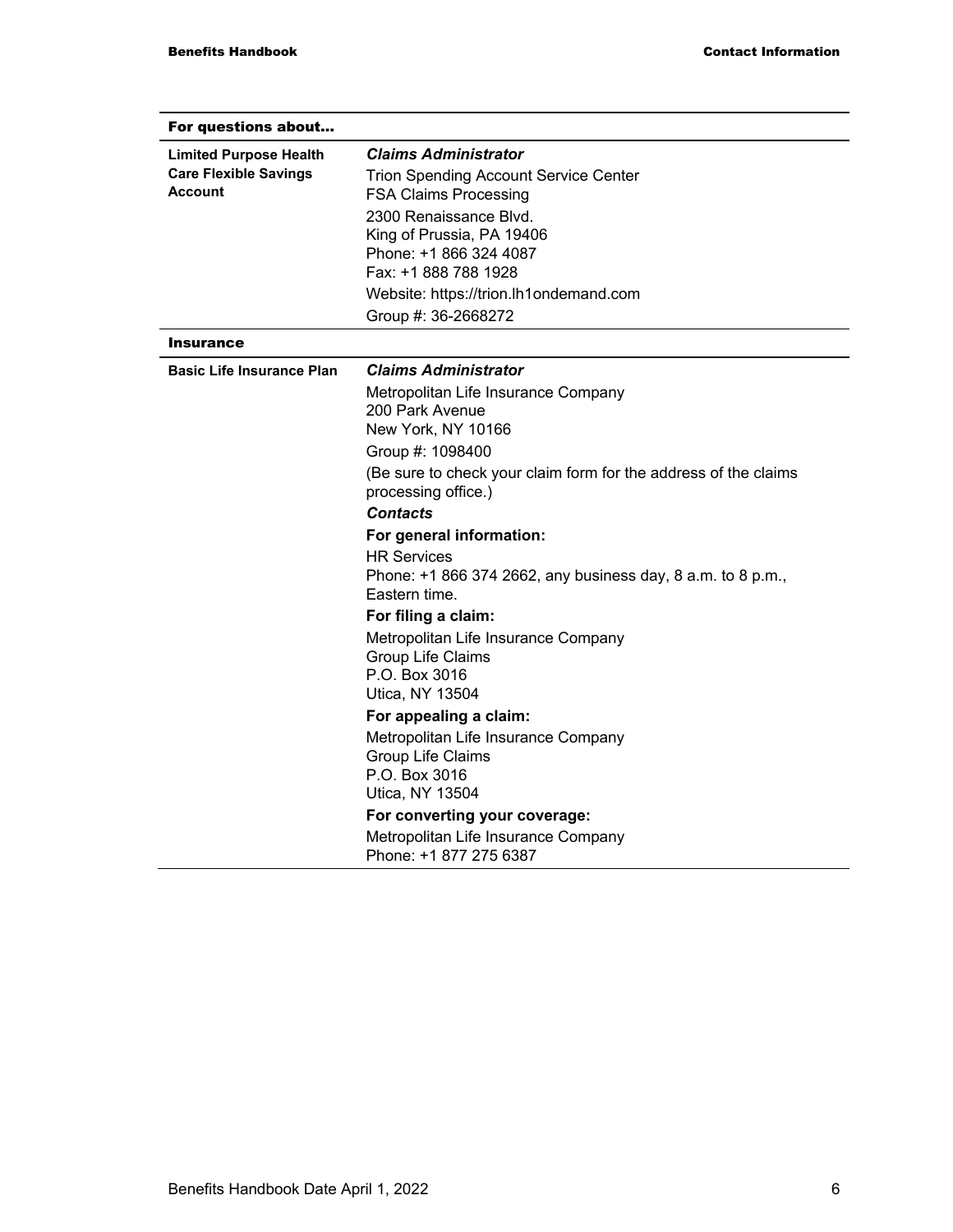| For questions about             |                                                                                             |
|---------------------------------|---------------------------------------------------------------------------------------------|
| <b>Business Travel Accident</b> | <b>Claims Administrator</b>                                                                 |
| <b>Insurance Plan</b>           | National Union Fire Insurance Company of Pittsburgh, Pa (National                           |
|                                 | Union), an AIG Company                                                                      |
|                                 | P.O. Box 25987                                                                              |
|                                 | Shawnee Mission, KS 66225                                                                   |
|                                 | Phone: +1 800 551 0824                                                                      |
|                                 | Policy Number: GTP 0009129189-B                                                             |
|                                 | <b>Contacts</b>                                                                             |
|                                 | For filing a claim:                                                                         |
|                                 | National Union Fire Insurance Company of Pittsburgh, Pa (National<br>Union), an AIG Company |
|                                 | <b>AIG</b>                                                                                  |
|                                 | A&H Claims Division                                                                         |
|                                 | P.O. Box 25987                                                                              |
|                                 | Shawnee Mission, KS 66225                                                                   |
|                                 | Phone: +1 800 551 0824                                                                      |
|                                 | Fax: +1 866 893 8574                                                                        |
|                                 | Email: AandH.ClaimsSubmissions@AIG.com                                                      |
|                                 | For appealing a claim                                                                       |
|                                 | National Union Fire Insurance Company of Pittsburgh, Pa (National<br>Union), an AIG Company |
|                                 | <b>AIG</b>                                                                                  |
|                                 | <b>A&amp;H Claims Division</b>                                                              |
|                                 | P.O. Box 25987                                                                              |
|                                 | Shawnee Mission, KS 66225                                                                   |
|                                 | Phone: +1 800 551 0824                                                                      |
|                                 | Fax: +1 866 893 8574                                                                        |
|                                 | Email: AandH.ClaimsSubmissions@AIG.com                                                      |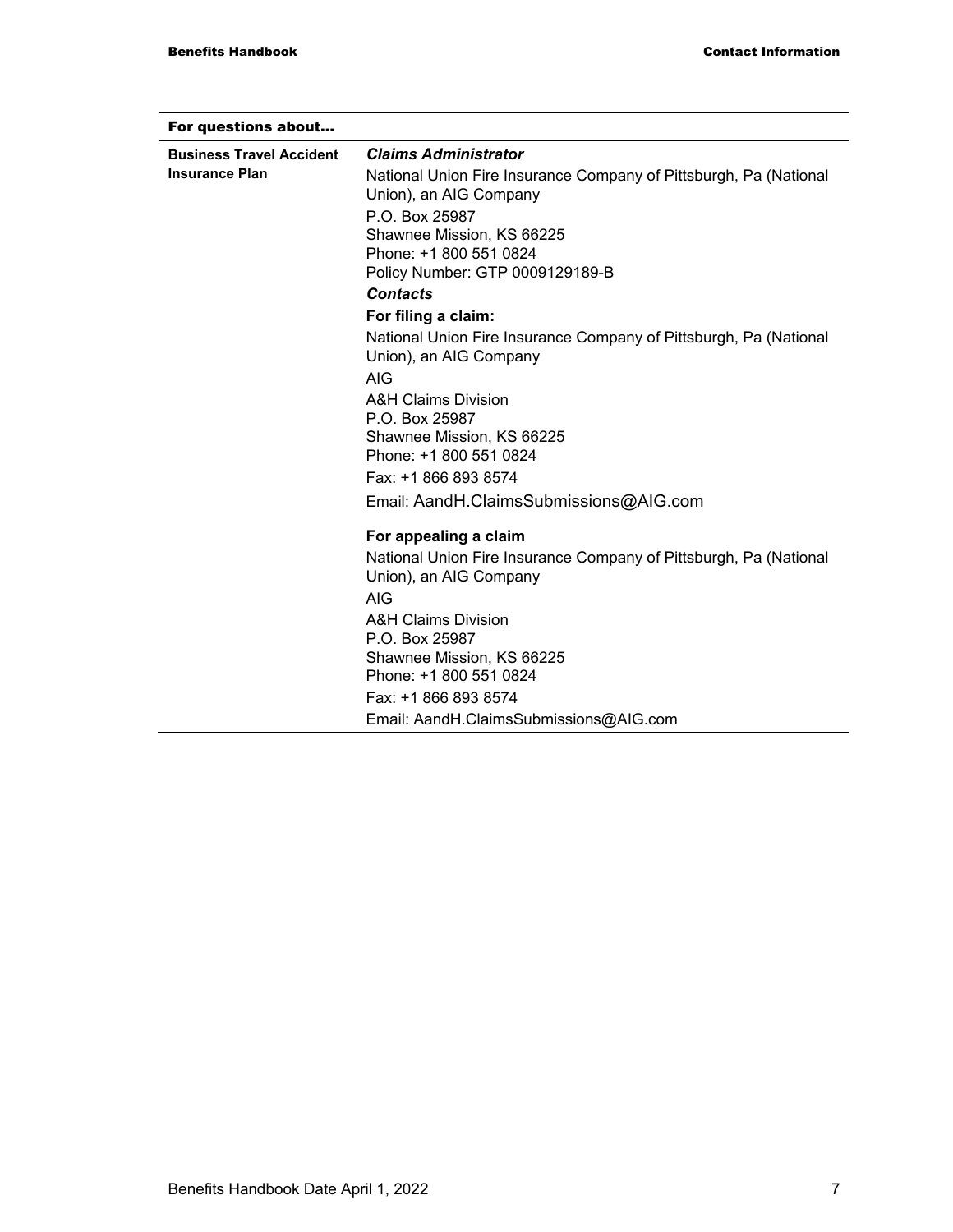| For questions about              |                                                                                                                                                                                            |
|----------------------------------|--------------------------------------------------------------------------------------------------------------------------------------------------------------------------------------------|
| <b>Group Variable Universal</b>  | <b>Claims Administrator</b>                                                                                                                                                                |
| Life Insurance Plan              | Metropolitan Life Insurance Company                                                                                                                                                        |
| (GVUL)                           | 13045 Tesson Ferry Road                                                                                                                                                                    |
|                                  | Mail Code A2-10                                                                                                                                                                            |
|                                  | St Louis, MO 63128                                                                                                                                                                         |
|                                  | Group #: 0105231                                                                                                                                                                           |
|                                  | <b>Contacts</b>                                                                                                                                                                            |
|                                  | For general information:                                                                                                                                                                   |
|                                  | Mercer Voluntary Benefits (provided by Mercer Health & Benefits<br>Administration)                                                                                                         |
|                                  | Phone: +1 800 225 2265, any business day, 8 a.m. to 9 p.m. and<br>Saturdays 8 a.m. to 2 p.m. Eastern time. [You will be transferred to a<br>MetLife GVUL Customer Service Representative.] |
|                                  | Website: www.metlife.com/mybenefits                                                                                                                                                        |
|                                  | Enter "Marsh McLennan GVUL." in the Account Sign in box.<br>For filing a claim:                                                                                                            |
|                                  | Metropolitan Life Insurance Company                                                                                                                                                        |
|                                  | 13045 Tesson Ferry Road                                                                                                                                                                    |
|                                  | Mail Code A2-10                                                                                                                                                                            |
|                                  | St Louis, MO 63128                                                                                                                                                                         |
|                                  | For appealing a claim:                                                                                                                                                                     |
|                                  | Metropolitan Life Insurance Company                                                                                                                                                        |
|                                  | 13045 Tesson Ferry Road<br>Mail Code A2-10                                                                                                                                                 |
|                                  | St Louis, MO 63128                                                                                                                                                                         |
|                                  | For converting your coverage:                                                                                                                                                              |
|                                  | Mercer Voluntary Benefits (provided by Mercer Health & Benefits                                                                                                                            |
|                                  | Administration)                                                                                                                                                                            |
|                                  | Phone: +1 800 225 2265, any business day, 8 a.m. to 9 p.m. and<br>Saturdays 8 a.m. to 2 p.m. Eastern time. [You will be transferred to a                                                   |
|                                  | MetLife GVUL Customer Service Representative.]                                                                                                                                             |
|                                  | Website: www.metlife.com/metlife-advice                                                                                                                                                    |
| <b>Personal Excess Liability</b> | <b>Claims Administrator</b>                                                                                                                                                                |
| <b>Insurance Plan</b>            | Chubb Insurance Company                                                                                                                                                                    |
|                                  | Group #: GPE-157342816                                                                                                                                                                     |
|                                  | <b>Contacts</b>                                                                                                                                                                            |
|                                  | For general information:                                                                                                                                                                   |
|                                  | Mercer Voluntary Benefits (provided by Mercer Health & Benefits                                                                                                                            |
|                                  | Administration)                                                                                                                                                                            |
|                                  | Phone: +1 800 225 2265, any business day, 8 a.m. to 9 p.m. and<br>Saturdays 8 a.m. to 2 p.m. Eastern time                                                                                  |
|                                  | Website: www.mmcvoluntarybenefits.com                                                                                                                                                      |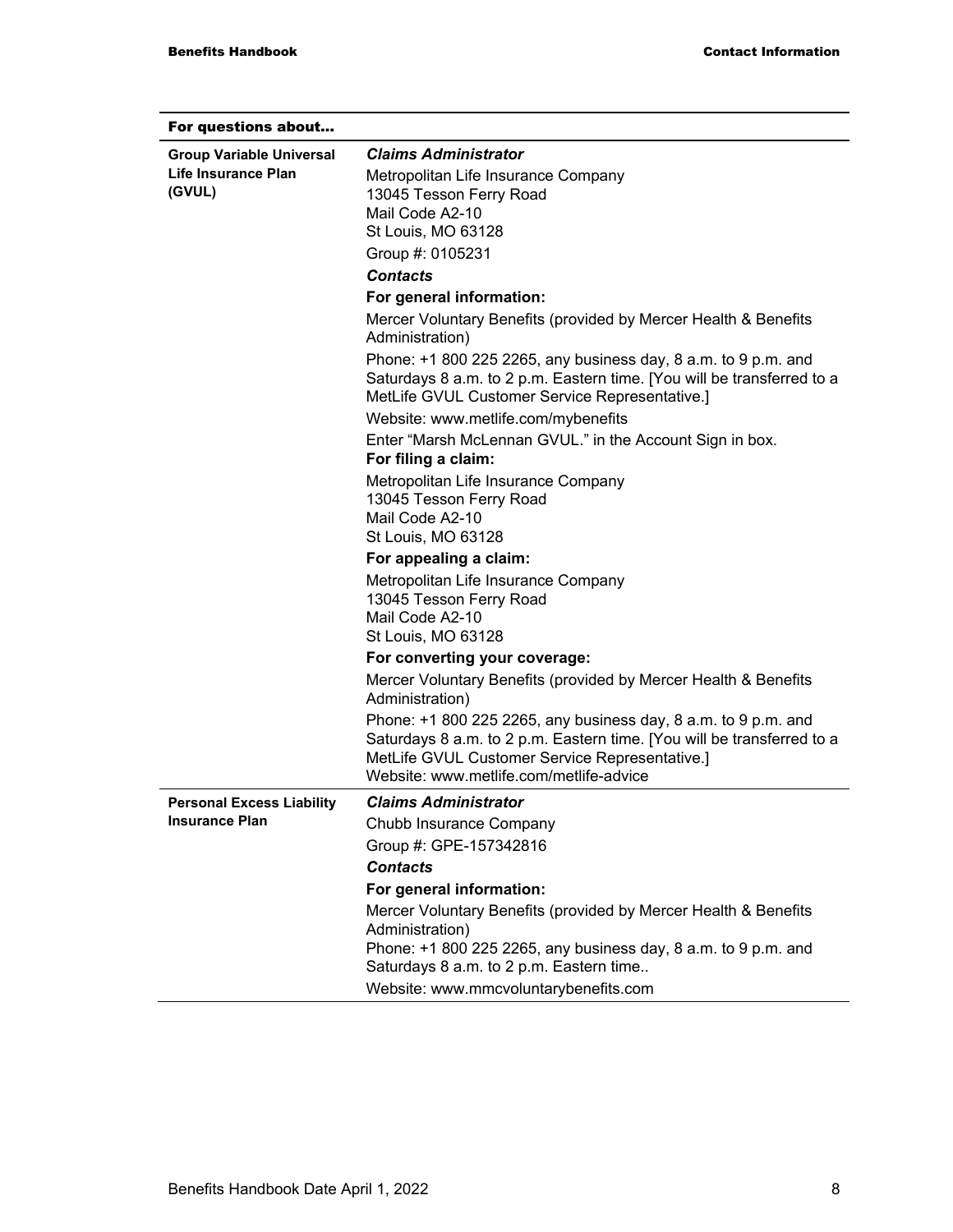| For questions about      |                                          |
|--------------------------|------------------------------------------|
| Long Term Care Insurance | <b>Claims Administrator</b>              |
| <b>Plan</b>              | Genworth Life Insurance Company          |
|                          | Group Processing Center - Marsh McLennan |
|                          | P.O. Box 64010                           |
|                          | St. Paul, MN 55164-0010                  |
|                          | Telephone: +1 800 416 3624               |
|                          | Policy Numbers: 11034 and 11035          |
|                          | <b>Contacts</b>                          |
|                          | For filing a claim:                      |
|                          | Genworth Life Insurance Company          |
|                          | Group Processing Center - Marsh McLennan |
|                          | P.O. Box 64010                           |
|                          | St. Paul, MN 55164-0010                  |
|                          | For appealing a claim:                   |
|                          | Genworth Life Insurance Company          |
|                          | Group Processing Center - Marsh McLennan |
|                          | P.O. Box 64010                           |
|                          | St. Paul, MN 55164-0010                  |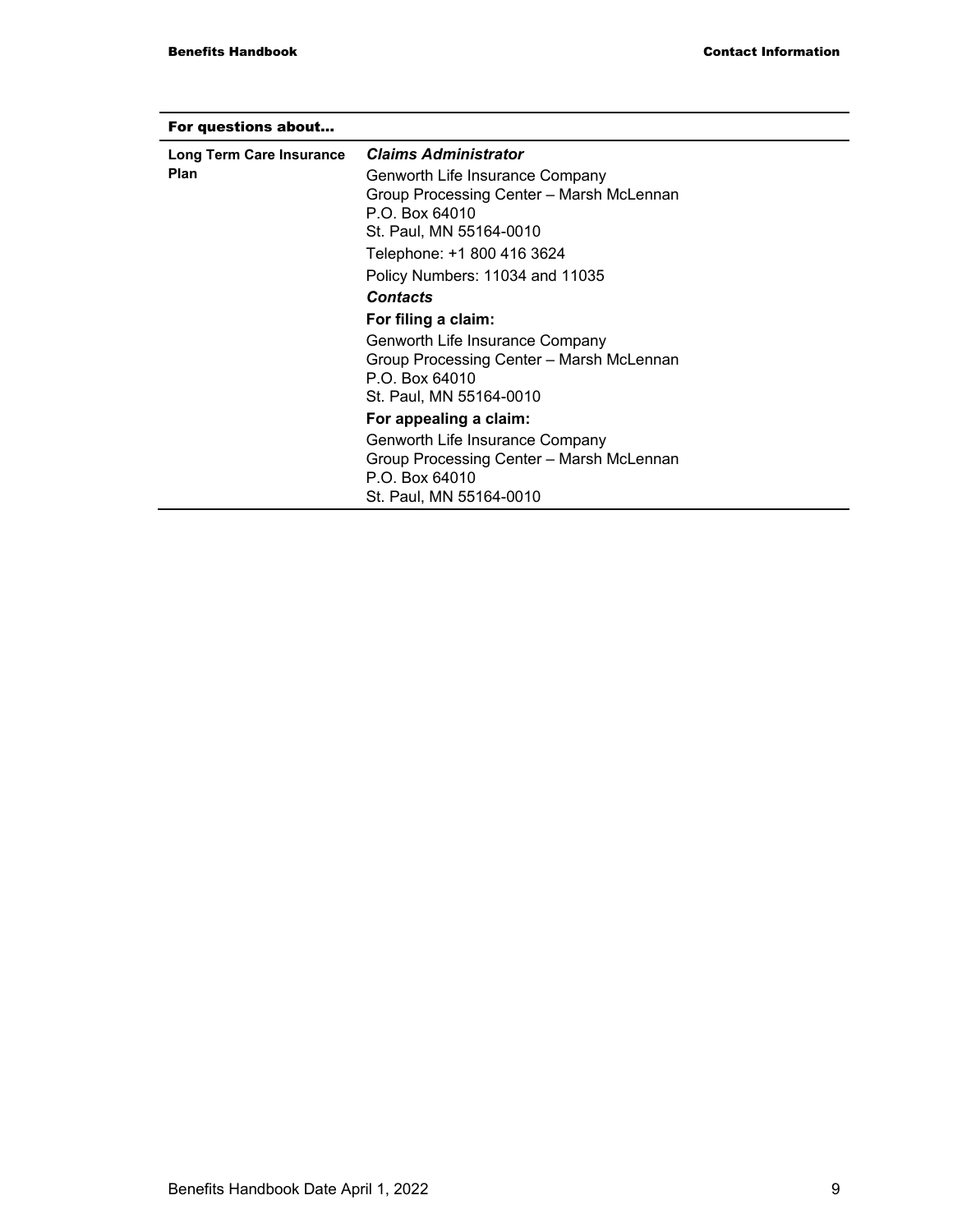| For questions about            |                                                                                                              |
|--------------------------------|--------------------------------------------------------------------------------------------------------------|
| <b>Voluntary AD&amp;D Plan</b> | <b>Claims Administrator</b>                                                                                  |
|                                | National Union Fire Insurance Company of Pittsburg, Pa (National<br>Union), an AIG Company<br>P.O. Box 25987 |
|                                | Shawnee Mission, KS 66225                                                                                    |
|                                | Phone: +1 800 551 0824                                                                                       |
|                                | Active Group #: PAI 0009131403-A                                                                             |
|                                | Retired Group #: PAI 0008062289                                                                              |
|                                | (Be sure to check your claim form for the address of the claims<br>processing office.)                       |
|                                | <b>Contacts</b>                                                                                              |
|                                | For filing a claim:                                                                                          |
|                                | National Union Fire Insurance Company of Pittsburg, Pa (National<br>Union), an AIG Company                   |
|                                | <b>AIG</b>                                                                                                   |
|                                | <b>A&amp;H Claims Division</b>                                                                               |
|                                | P.O. Box 25987<br>Shawnee Mission, KS 66225                                                                  |
|                                | Phone: +1 800 551 0824                                                                                       |
|                                | For appealing a claim:                                                                                       |
|                                | National Union Fire Insurance Company of Pittsburg, Pa (National<br>Union), an AIG Company                   |
|                                | <b>AIG</b>                                                                                                   |
|                                | A&H Claims Division                                                                                          |
|                                | P.O. Box 25987                                                                                               |
|                                | Shawnee Mission, KS 66225<br>Phone: +1 800 551 0824                                                          |
|                                | For converting your coverage:                                                                                |
|                                | AIG - American Home Assurance Company                                                                        |
|                                | c/o Reuben Warner Associates                                                                                 |
|                                | 1655 Richmond Avenue<br>Staten Island, New York 10312                                                        |
|                                | Phone: +1 800 421 3005                                                                                       |
|                                | Fax: +1 718 477 7366                                                                                         |
|                                |                                                                                                              |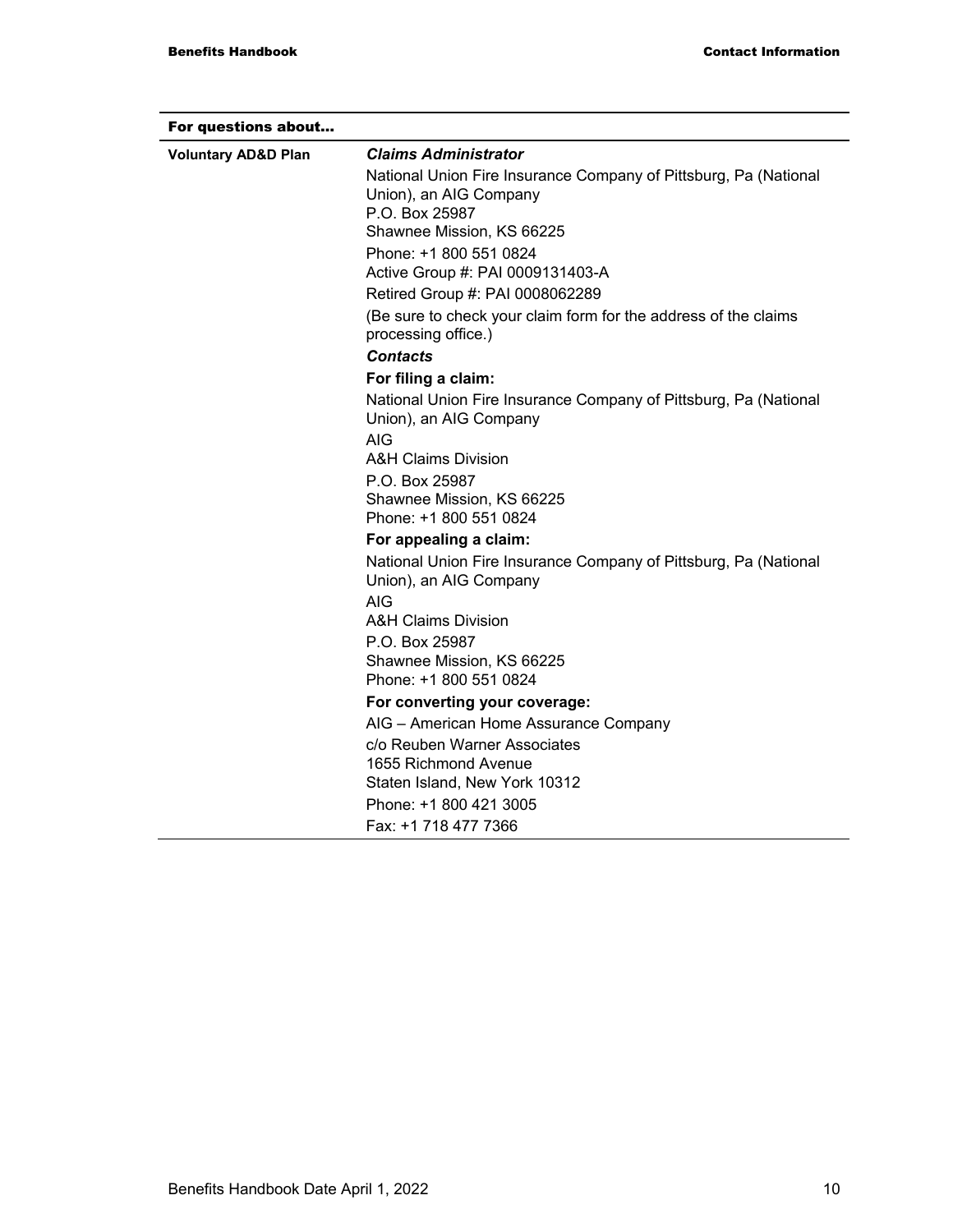| For questions about               |                                                                    |
|-----------------------------------|--------------------------------------------------------------------|
| <b>Basic Long Term Disability</b> | <b>Claims Administrator</b>                                        |
|                                   | The Hartford Life and Accident Insurance Company<br>P.O. Box 14306 |
|                                   | Lexington, KY 40512-4306                                           |
|                                   | Phone: +1 866 432 6727<br>Fax: +1 866 411 5613                     |
|                                   | Policy #: GLT-342134                                               |
|                                   | For filing an appeal:                                              |
|                                   | The Hartford Life and Accident Insurance Company                   |
|                                   | <b>Appeals Unit</b>                                                |
|                                   | P.O. Box 14087                                                     |
|                                   | Lexington, KY 40512-4087                                           |
|                                   | Fax: +1 855 339 7249                                               |
| <b>Long Term Disability</b>       | <b>Claims Administrator</b>                                        |
| <b>Bonus Income Plan</b>          | The Hartford Life and Accident Insurance Company<br>P.O. Box 14306 |
|                                   | Lexington, KY 40512-4306                                           |
|                                   | Phone: +1 866 432 6727<br>Fax: +1 866 411 5613                     |
|                                   | Policy #: GLT-204034                                               |
|                                   | For filing an appeal:                                              |
|                                   | The Hartford Life and Accident Insurance Company                   |
|                                   | <b>Appeals Unit</b>                                                |
|                                   | P.O. Box 14087                                                     |
|                                   | Lexington, KY 40512-4087                                           |
|                                   | Fax: +1 855 339 7249                                               |
| <b>Optional Long Term</b>         | <b>Claims Administrator</b>                                        |
| <b>Disability</b>                 | The Hartford Life and Accident Insurance Company<br>P.O. Box 14306 |
|                                   | Lexington, KY 40512-4306                                           |
|                                   | Phone: +1 866 432 6727<br>Fax: +1 866 411 5613                     |
|                                   | Policy #: GLT-342135                                               |
|                                   | For filing an appeal:                                              |
|                                   | The Hartford Life and Accident Insurance Company                   |
|                                   | <b>Appeals Unit</b>                                                |
|                                   | P.O. Box 14087                                                     |
|                                   | Lexington, KY 40512-4087                                           |
|                                   | Fax: +1 855 339 7249                                               |
| <b>Short Term Disability</b>      | <b>Claims Administrator</b>                                        |
|                                   | The Hartford Life and Accident Insurance Company                   |
|                                   | <b>HR Services</b>                                                 |
|                                   | (Leave Management Team)<br>+1 866 374 2662                         |
|                                   |                                                                    |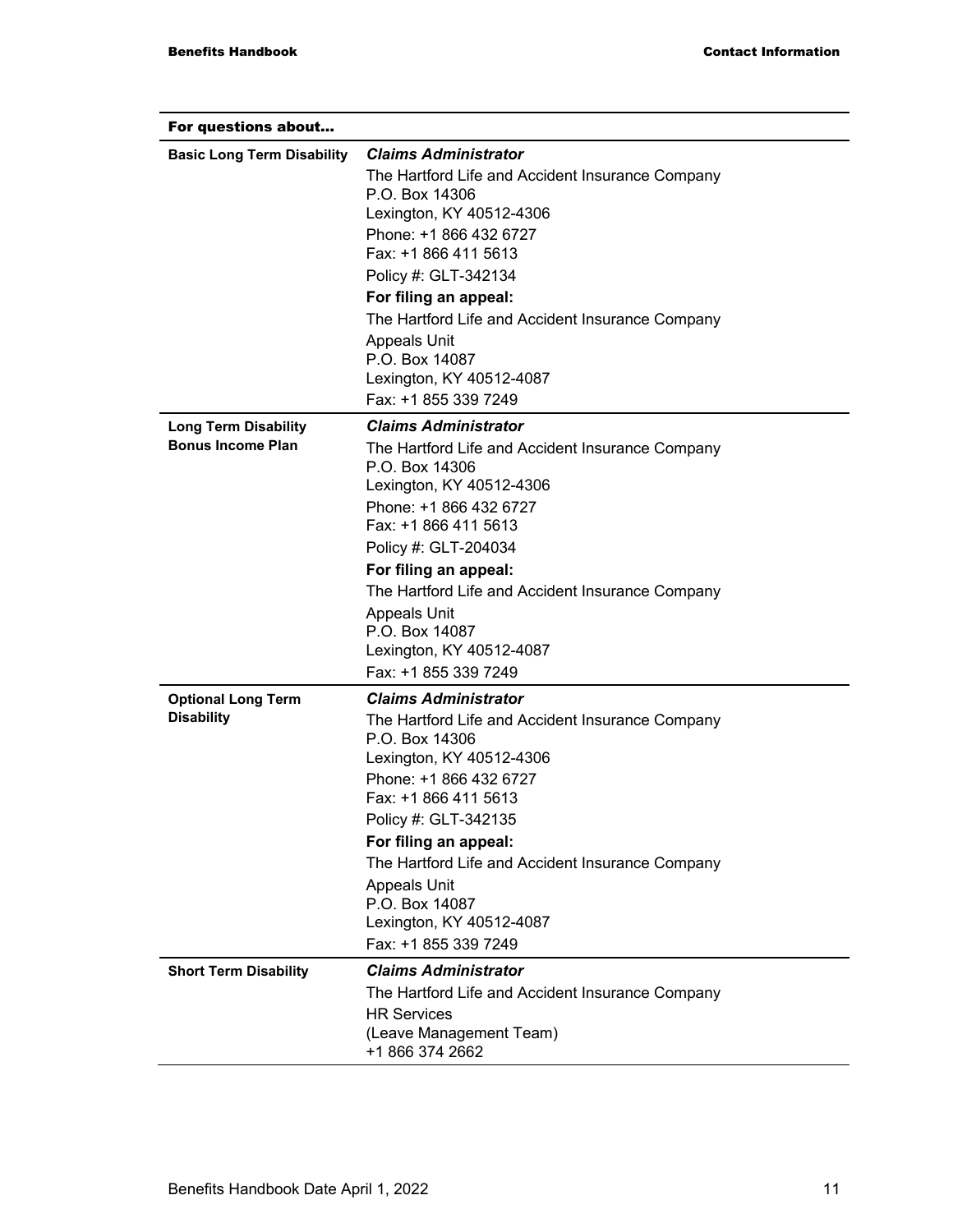| For questions about              |                                                                               |
|----------------------------------|-------------------------------------------------------------------------------|
| <b>Individual Disability</b>     | <b>Claims Administrator</b>                                                   |
| <b>Insurance</b>                 | Unum Group                                                                    |
|                                  | The Benefits Center                                                           |
|                                  | P.O. Box 100262                                                               |
|                                  | Columbia, SC 29202-3262                                                       |
|                                  | Phone: +1 888 226 7959 (Monday – Friday, 8:00 am to 8:00 pm ET)               |
|                                  | Fax: +1 866 562 4794                                                          |
|                                  | Email: benefitsintake@unum.com                                                |
|                                  | www.unum.com/claims                                                           |
|                                  | For filing an appeal:                                                         |
|                                  | Unum Group                                                                    |
|                                  | The Appeals Unit                                                              |
|                                  | PO Box 15112                                                                  |
|                                  | Worcester, MA 01615-0112                                                      |
|                                  | Fax: +1 866 562 4794                                                          |
| Investment and<br><b>Savings</b> |                                                                               |
| <b>Employee Stock Purchase</b>   | For more information after stock is purchased, contact the Plan's             |
| Plan                             | service provider, Fidelity Investments:                                       |
|                                  | Attn: Employee Stock Plan Services                                            |
|                                  | 100 Howe Drive                                                                |
|                                  | Mailzone HSGD                                                                 |
|                                  | Covington, KY 41015                                                           |
|                                  | Website: www.netbenefits.com                                                  |
|                                  | <b>Contacts</b>                                                               |
|                                  | Stock Plan Services: +1 800 544 9354<br>TDD/Hearing Impaired: +1 800 610 4015 |
|                                  | <b>Outside the United States:</b>                                             |
|                                  | Stock Plans Services International: Fidelity.com/globalcall                   |
| <b>Benefit Equalization Plan</b> | Plan Administrator - Benefit Equalization Plan                                |
|                                  | c/o Global Benefits Department, 3rd Floor                                     |
|                                  | Marsh McLennan                                                                |
|                                  | <b>Waterfront Corporate Center</b><br>121 River Street                        |
|                                  | Hoboken, NJ 07030-5794                                                        |
|                                  | For appealing a claim:                                                        |
|                                  | Plan Administrator - Benefit Equalization Plan                                |
|                                  | c/o Global Benefits Department, 3rd Floor                                     |
|                                  | Marsh McLennan Waterfront Corporate Center                                    |
|                                  | 121 River Street                                                              |
|                                  | Hoboken, NJ 07030-5794                                                        |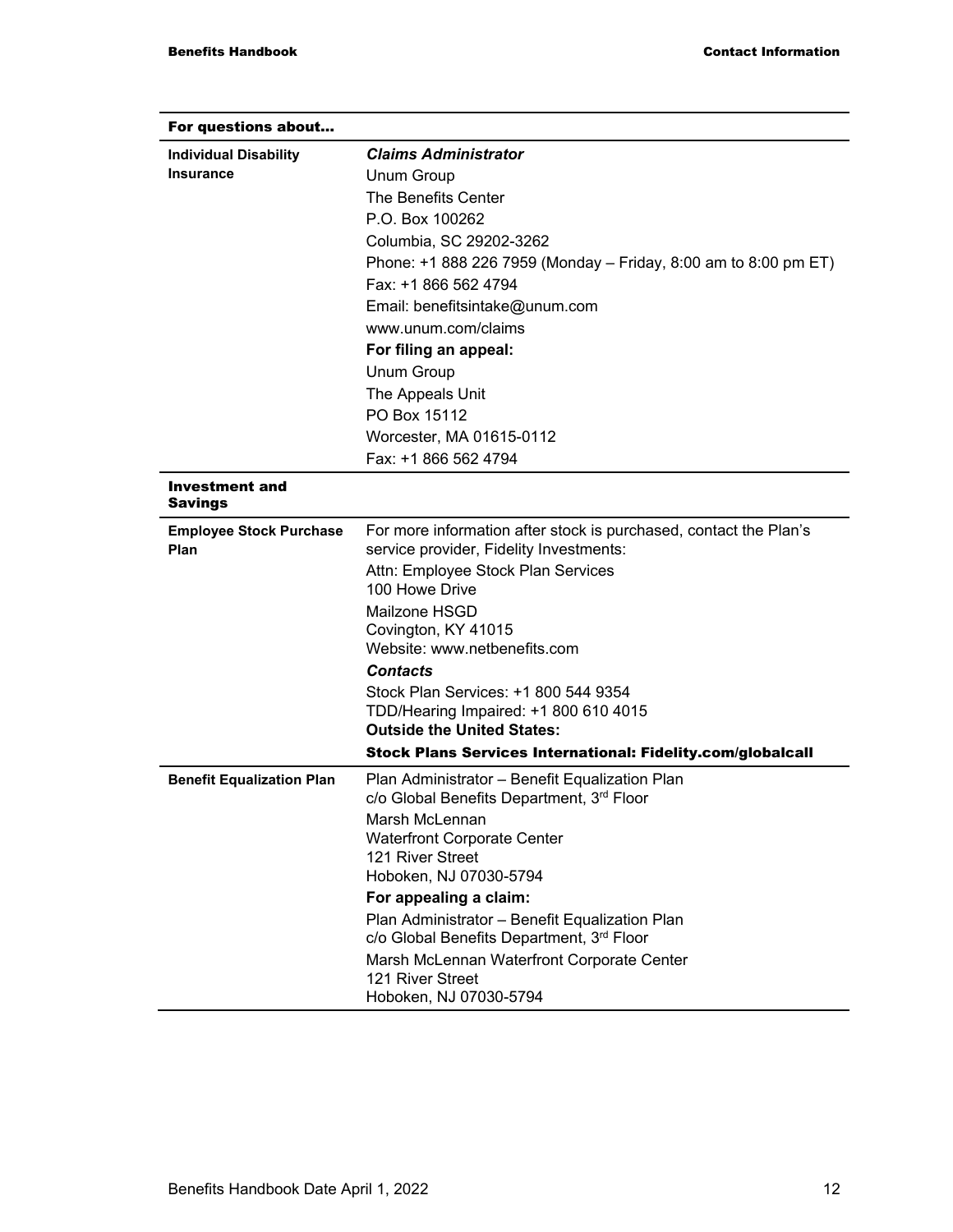| For questions about                  |                                                                        |
|--------------------------------------|------------------------------------------------------------------------|
| Marsh & McLennan                     | <b>Contacts</b>                                                        |
| <b>Companies Retirement</b>          | For filing a claim:                                                    |
| Plan                                 | Plan Administrator - Marsh & McLennan Companies Retirement<br>Plan     |
|                                      | c/o Global Benefits Department, 3rd Floor                              |
|                                      | Marsh McLennan                                                         |
|                                      | <b>Waterfront Corporate Center</b>                                     |
|                                      | 121 River Street                                                       |
|                                      | Hoboken, NJ 07030-5794                                                 |
|                                      | For appealing a claim:                                                 |
|                                      | Plan Administrator - Marsh & McLennan Companies Retirement<br>Plan     |
|                                      | c/o Global Benefits Department, 3rd Floor                              |
|                                      | Marsh McLennan                                                         |
|                                      | <b>Waterfront Corporate Center</b>                                     |
|                                      | 121 River Street                                                       |
|                                      | Hoboken, NJ 07030-5794                                                 |
| Marsh & McLennan                     | <b>Contacts</b>                                                        |
| Companies 401(k)                     | For filing a claim:                                                    |
| <b>Savings &amp; Investment Plan</b> | Plan Administrator - Marsh & McLennan Companies 401(k)                 |
|                                      | Savings & Investment Plan<br>c/o Global Benefits Department, 3rd Floor |
|                                      | Marsh McLennan                                                         |
|                                      | <b>Waterfront Corporate Center</b>                                     |
|                                      | 121 River Street                                                       |
|                                      | Hoboken, NJ 07030-5794                                                 |
|                                      | For appealing a claim:                                                 |
|                                      | Plan Administrator - Marsh & McLennan Companies 401(k)                 |
|                                      | Savings & Investment Plan<br>c/o Global Benefits Department, 3rd Floor |
|                                      | Marsh McLennan                                                         |
|                                      | <b>Waterfront Corporate Center</b>                                     |
|                                      | 121 River Street<br>Hoboken, NJ 07030-5794                             |
|                                      |                                                                        |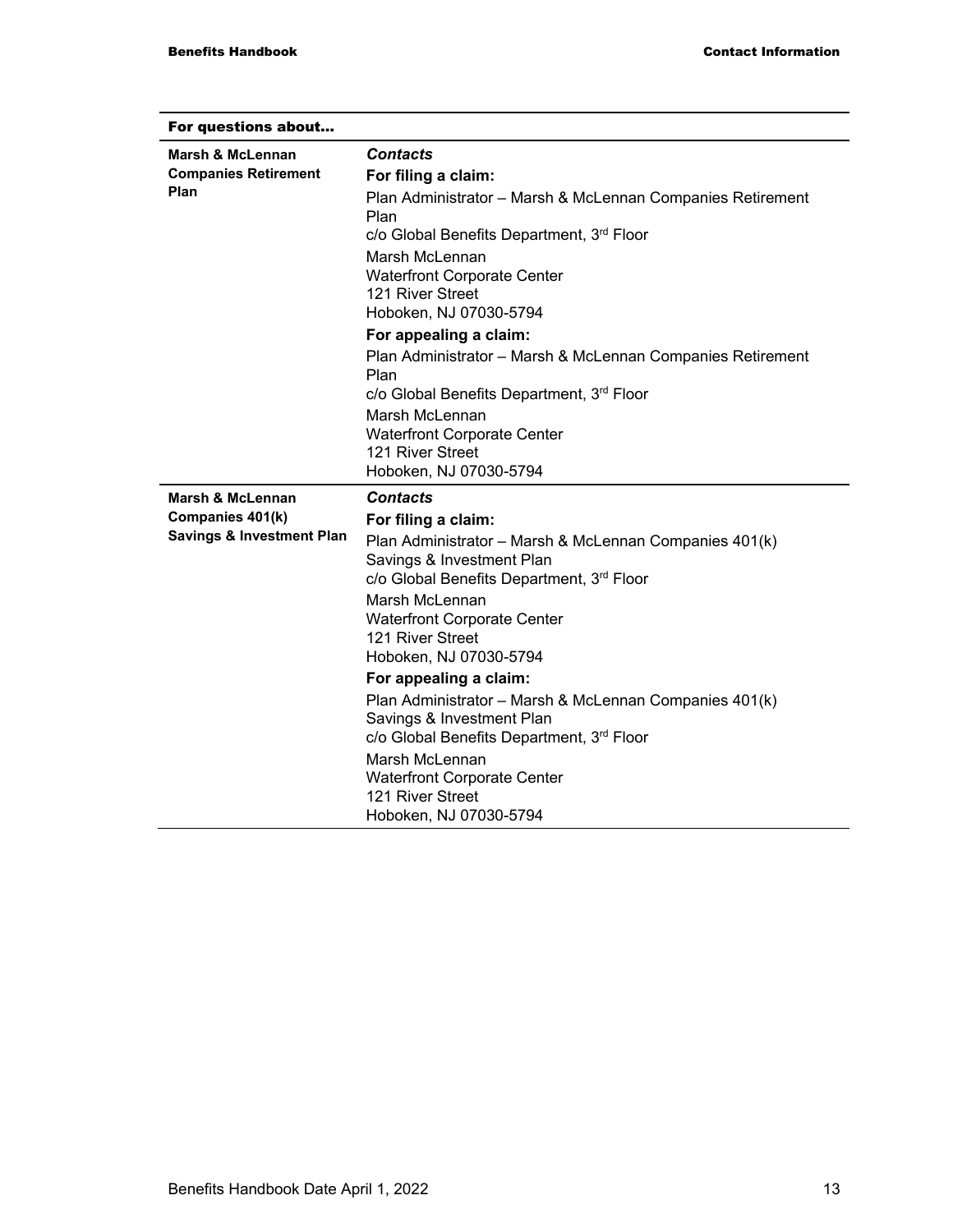| For questions about                    |                                                                                                                            |
|----------------------------------------|----------------------------------------------------------------------------------------------------------------------------|
| MMA 401(k) Savings &                   | Contacts                                                                                                                   |
| <b>Investment Plan</b>                 | For filing a claim:                                                                                                        |
|                                        | Plan Administrator - MMA 401(k) Savings & Investment Plan<br>c/o Global Benefits Department, 3rd Floor                     |
|                                        | Marsh McLennan<br><b>Waterfront Corporate Center</b><br>121 River Street<br>Hoboken, NJ 07030-5794                         |
|                                        | For appealing a claim:                                                                                                     |
|                                        | Plan Administrator - MMA 401(k) Savings & Investment Plan<br>c/o Global Benefits Department, 3rd Floor                     |
|                                        | Marsh McLennan<br><b>Waterfront Corporate Center</b><br>121 River Street<br>Hoboken, NJ 07030-5794                         |
| <b>Supplemental Savings &amp;</b>      | <b>Contacts</b>                                                                                                            |
| <b>Investment Plan</b>                 | For filing a claim:                                                                                                        |
|                                        | Plan Administrator - Supplemental Savings & Investment Plan                                                                |
|                                        | c/o Global Benefits Department, 3rd Floor                                                                                  |
|                                        | Marsh McLennan                                                                                                             |
|                                        | <b>Waterfront Corporate Center</b>                                                                                         |
|                                        | 121 River Street                                                                                                           |
|                                        | Hoboken, NJ 07030-5794                                                                                                     |
|                                        | For appealing a claim:                                                                                                     |
|                                        | Plan Administrator - Supplemental Savings & Investment Plan<br>c/o Global Benefits Department, 3rd Floor<br>Marsh McLennan |
|                                        | <b>Waterfront Corporate Center</b>                                                                                         |
|                                        | 121 River Street                                                                                                           |
|                                        | Hoboken, NJ 07030-5794                                                                                                     |
| <b>Supplemental Retirement</b><br>Plan | Plan Administrator - Supplemental Retirement Plan<br>c/o Global Benefits Department, 3 <sup>rd</sup> Floor                 |
|                                        | Marsh McLennan                                                                                                             |
|                                        | <b>Waterfront Corporate Center</b>                                                                                         |
|                                        | 121 River Street                                                                                                           |
|                                        | Hoboken, NJ 07030-5794                                                                                                     |
|                                        | For appealing a claim:                                                                                                     |
|                                        | Plan Administrator - Supplemental Plan<br>c/o Global Benefits Department, 3 <sup>rd</sup> Floor                            |
|                                        | Marsh McLennan                                                                                                             |
|                                        | <b>Waterfront Corporate Center</b><br>121 River Street                                                                     |
|                                        | Hoboken, NJ 07030-5794                                                                                                     |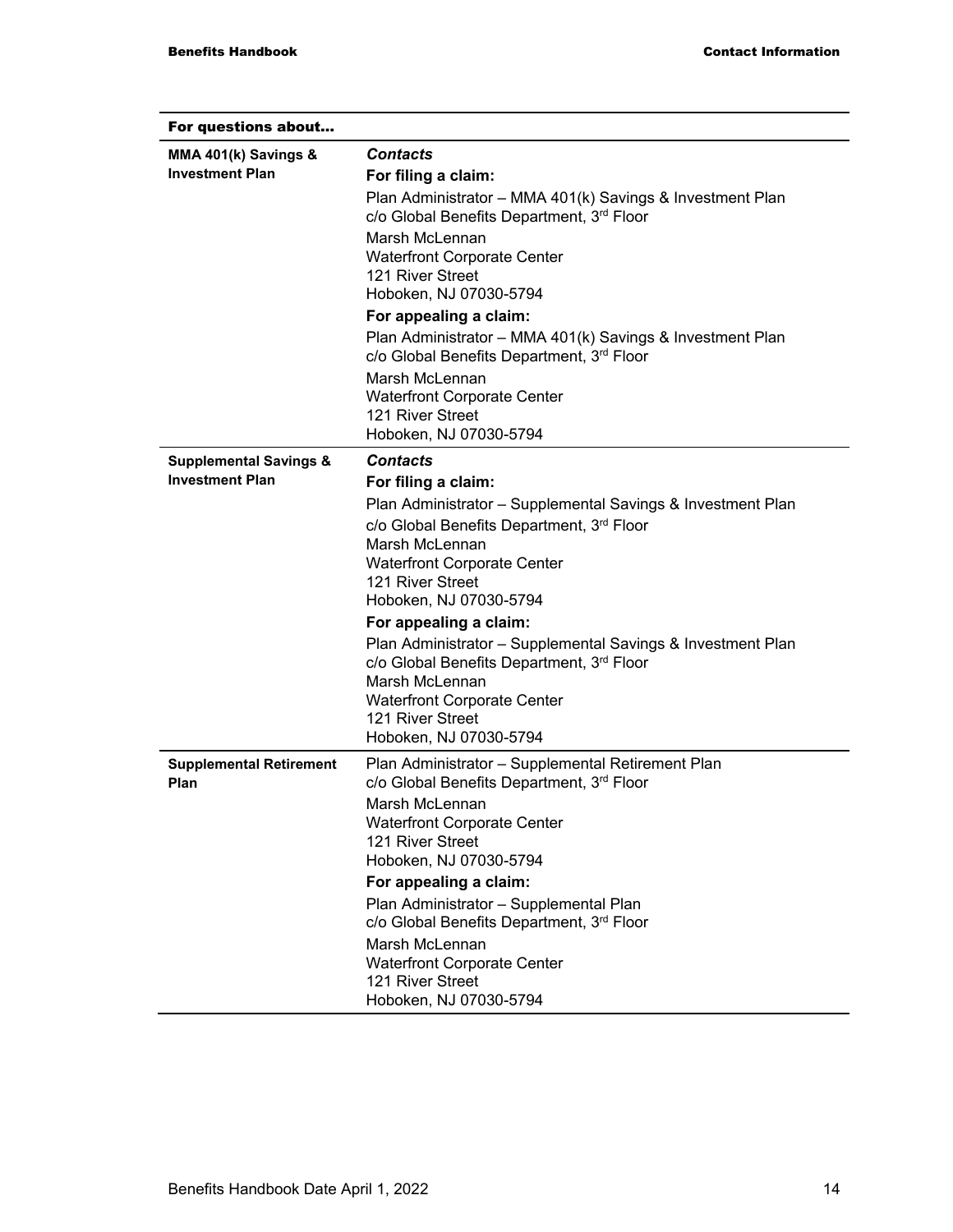| For questions about                                     |                                                                                                                                                                                                                                                                                                                                                             |
|---------------------------------------------------------|-------------------------------------------------------------------------------------------------------------------------------------------------------------------------------------------------------------------------------------------------------------------------------------------------------------------------------------------------------------|
| <b>Voluntary Offerings</b>                              |                                                                                                                                                                                                                                                                                                                                                             |
| <b>Accident Insurance</b>                               | <b>Claims Administrator</b><br>Metropolitan Life Insurance Company<br>P.O. Box 80826<br>Lincoln, NE 68501-0826<br>Phone: +1 800 GET MET8 (+1 800 438 6388)<br>Website: https://www.metlife.com/mmc                                                                                                                                                          |
| <b>Choice Auto and Home</b><br><b>Insurance Program</b> | To receive a quote, apply for coverage, or ask questions:<br><b>Contact</b><br>Mercer Voluntary Benefits (provided by Mercer Health & Benefits<br>Administration)<br>Phone: +1 800 225 2265, any business day, 8 a.m. to 9 p.m. and<br>Saturdays 8 a.m. to 2 p.m. Eastern time.<br>Website: www.mmcvoluntarybenefits.com                                    |
| <b>Critical Illness</b>                                 | <b>Claims Administrator</b><br>Metropolitan Life Insurance Company<br>P.O. Box 80826<br>Lincoln, NE 68501-0826<br>Phone: +1 800 GET MET8 (+1 800 438 6388)<br>Website: https://www.metlife.com/mmc                                                                                                                                                          |
| <b>Hospital Indemnity</b>                               | <b>Claims Administrator</b><br>Metropolitan Life Insurance Company<br>P.O. Box 80826<br>Lincoln, NE 68501-0826<br>Phone: +1 800 GET MET8 (+1 800 438 6388)<br>Website: https://www.metlife.com/mmc                                                                                                                                                          |
| <b>Identity Protection Benefit</b><br>Program           | <b>Allstate Identity Protection</b><br>7350 N Dobson Rd<br>Suite 101<br>Scottsdale, AZ 85256<br><b>Contact</b><br>Mercer Voluntary Benefits (provided by Mercer Health & Benefits<br>Administration)<br>Phone: +1 800 225 2265, any business day, 8 a.m. to 9 p.m. and<br>Saturdays 8 a.m. to 2 p.m. Eastern time.<br>Website: www.mmcvoluntarybenefits.com |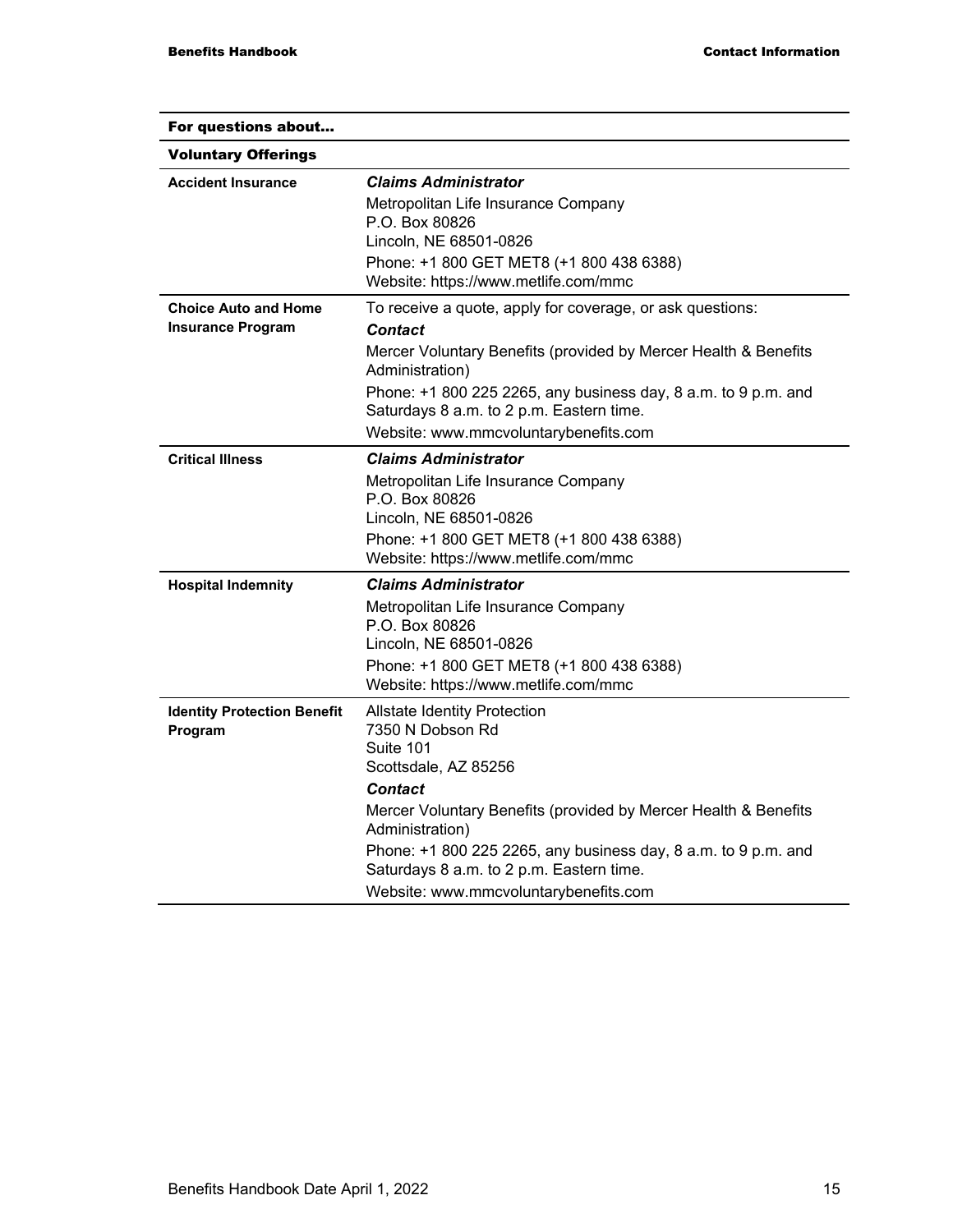| For questions about   |                                                                                                                                                                    |
|-----------------------|--------------------------------------------------------------------------------------------------------------------------------------------------------------------|
| Legal Assistance Plan | <b>Claims Administrator</b>                                                                                                                                        |
|                       | MetLife Legal Plans                                                                                                                                                |
|                       | 1111 Superior Avenue                                                                                                                                               |
|                       | Cleveland, OH 44114-2507                                                                                                                                           |
|                       | Phone: +1 800 535 4137                                                                                                                                             |
|                       | Website: www.mmcvoluntarybenefits.com                                                                                                                              |
|                       | Group #: 130                                                                                                                                                       |
|                       | (This is the main business address for the Administrator. Be sure to<br>check your claim form or instructions for the address of the claims<br>processing office.) |
|                       | <b>Contacts</b>                                                                                                                                                    |
|                       | For filing a claim:                                                                                                                                                |
|                       | MetLife Legal Plans                                                                                                                                                |
|                       | 1111 Superior Avenue                                                                                                                                               |
|                       | Cleveland, OH 44114-2507                                                                                                                                           |
|                       | For appealing a claim:                                                                                                                                             |
|                       | MetLife Legal Plans                                                                                                                                                |
|                       | 1111 Superior Avenue                                                                                                                                               |
|                       | Cleveland, OH 44114-2507                                                                                                                                           |
|                       | For converting your coverage:                                                                                                                                      |
|                       | MetLife Legal Plans                                                                                                                                                |
|                       | Phone: +1 800 535 4137                                                                                                                                             |
|                       | Website: www.mmcvoluntarybenefits.com                                                                                                                              |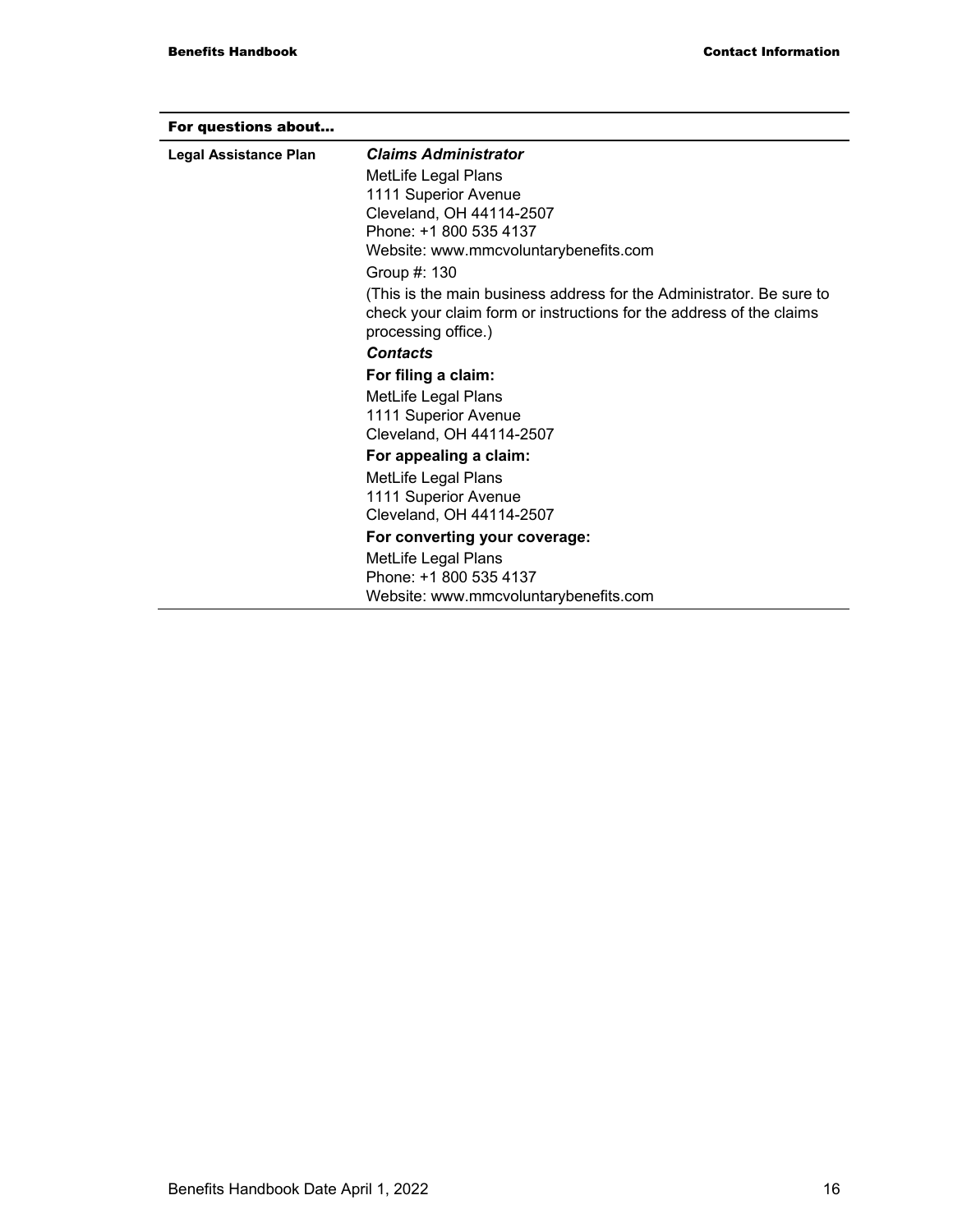| For questions about            |                                                                                                                                                                                                                              |
|--------------------------------|------------------------------------------------------------------------------------------------------------------------------------------------------------------------------------------------------------------------------|
| <b>Personal Life Insurance</b> | <b>Claims Administrator</b>                                                                                                                                                                                                  |
| <b>Plan</b>                    | Unum<br>1 Fountain Square<br>Chattanooga, TN 37402                                                                                                                                                                           |
|                                | Phone: +1 800 635 5597                                                                                                                                                                                                       |
|                                | Group #: 0008604789<br><b>Contact</b>                                                                                                                                                                                        |
|                                | Mercer Voluntary Benefits (provided by Mercer Health & Benefits<br>Administration)<br>Phone: +1 800 225 2265, any business day, 8 a.m. to 9 p.m. and<br>Saturdays 8 a.m. to 2 p.m. Eastern time.                             |
|                                | <b>Contacts</b>                                                                                                                                                                                                              |
|                                | For filing a claim:                                                                                                                                                                                                          |
|                                | Unum<br>The Benefits Center<br>P.O. Box 100158<br>Columbia, SC 29202-3158                                                                                                                                                    |
|                                | Phone: +1 800 635 5597                                                                                                                                                                                                       |
|                                | Fax: +1 800 447 2498                                                                                                                                                                                                         |
|                                | For appealing a claim:                                                                                                                                                                                                       |
|                                | Unum<br>The Benefits Center<br>Appeals Unit - 1 North<br>P.O. Box 180136<br>Chattanooga, TN 37401-3030                                                                                                                       |
|                                | Fax: +1 423 755 8383                                                                                                                                                                                                         |
| <b>Pet Insurance Plan</b>      | <b>Claims Administrator</b><br>Nationwide <sup>®</sup><br>Website: http://benefits.petinsurance.com/mmc-pr                                                                                                                   |
|                                | <b>Contacts</b>                                                                                                                                                                                                              |
|                                | For general information:                                                                                                                                                                                                     |
|                                | Mercer Voluntary Benefits (provided by Mercer Health & Benefits<br>Administration)                                                                                                                                           |
|                                | Phone: +1 800 225 2265, any business day, 8 a.m. to 9 p.m. and<br>Saturdays 8 a.m. to 2 p.m. Eastern time.                                                                                                                   |
|                                | Website: www.mmcvoluntarybenefits.com                                                                                                                                                                                        |
| <b>Pet Insurance Plan</b>      | <b>Claims Administrator</b><br>TrustedPals™<br>Website: www.TrustedPals.com/MMC                                                                                                                                              |
|                                | <b>Contacts</b>                                                                                                                                                                                                              |
|                                | For general information:<br>Mercer Voluntary Benefits (provided by Mercer Health & Benefits<br>Administration)<br>Phone: +1 800 225 2265, any business day, 8 a.m. to 9 p.m. and<br>Saturdays 8 a.m. to 2 p.m. Eastern time. |
|                                | Website: www.mmcvoluntarybenefits.com                                                                                                                                                                                        |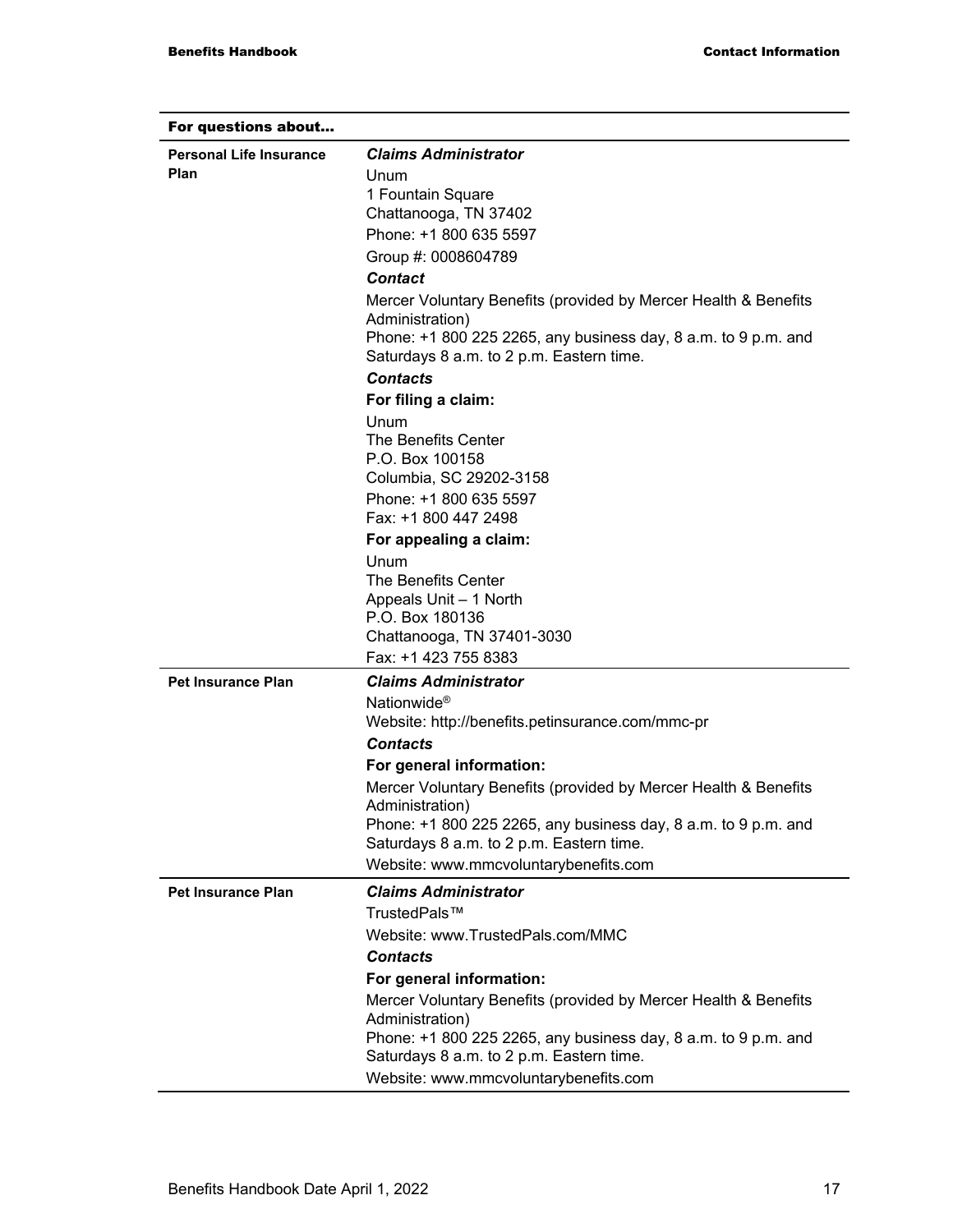| For questions about                                                      |                                                                                                                                                                                                                                                                                                                                                                                                                                                                       |
|--------------------------------------------------------------------------|-----------------------------------------------------------------------------------------------------------------------------------------------------------------------------------------------------------------------------------------------------------------------------------------------------------------------------------------------------------------------------------------------------------------------------------------------------------------------|
| <b>Additional Programs</b>                                               |                                                                                                                                                                                                                                                                                                                                                                                                                                                                       |
| Ayco's SurvivorSupport®<br><b>Financial Counseling</b><br><b>Service</b> | The Ayco Company, L.P., A Goldman Sachs Company<br>One Wall Street<br>Albany, NY 12205<br>Phone: +1 800 235 3417. Normal business hours are Monday<br>through Friday, $8:00$ a.m. $-5:00$ p.m. Eastern time, with evening<br>appointments available.                                                                                                                                                                                                                  |
| <b>Teladoc Medical Experts</b><br>Program                                | <b>Claims Administrator</b><br><b>Teladoc Medical Experts</b><br>1250 Hancock Street<br>Quincy, MA 02169<br>Phone: +1 800 835 2362<br>Website: www.teladoc.com/MedicalExperts<br><b>Contacts</b><br>For filing a claim:<br><b>Teladoc Medical Experts</b><br>1250 Hancock Street<br>Quincy, MA 02169<br>For appealing a claim:<br><b>Teladoc Medical Experts</b><br>1250 Hancock Street<br>Quincy, MA 02169<br>For COBRA coverage:<br>Trion<br>Phone: +1 866 324 4087 |
| <b>Bright Horizons Family</b><br><b>Solutions</b>                        | <b>Bright Horizons Back-Up Care</b><br><b>Bright Horizons Enhanced Family Supports</b><br>Phone: +1 877 242 2737 - 24 hours a day, 7 days a week<br>Website: Go to clients.brighthorizons.com/mmc<br>First time user: Employer Username is MMCo and Employer<br>Password is 4Backup. Upon registration, create a Username and<br>Password.                                                                                                                            |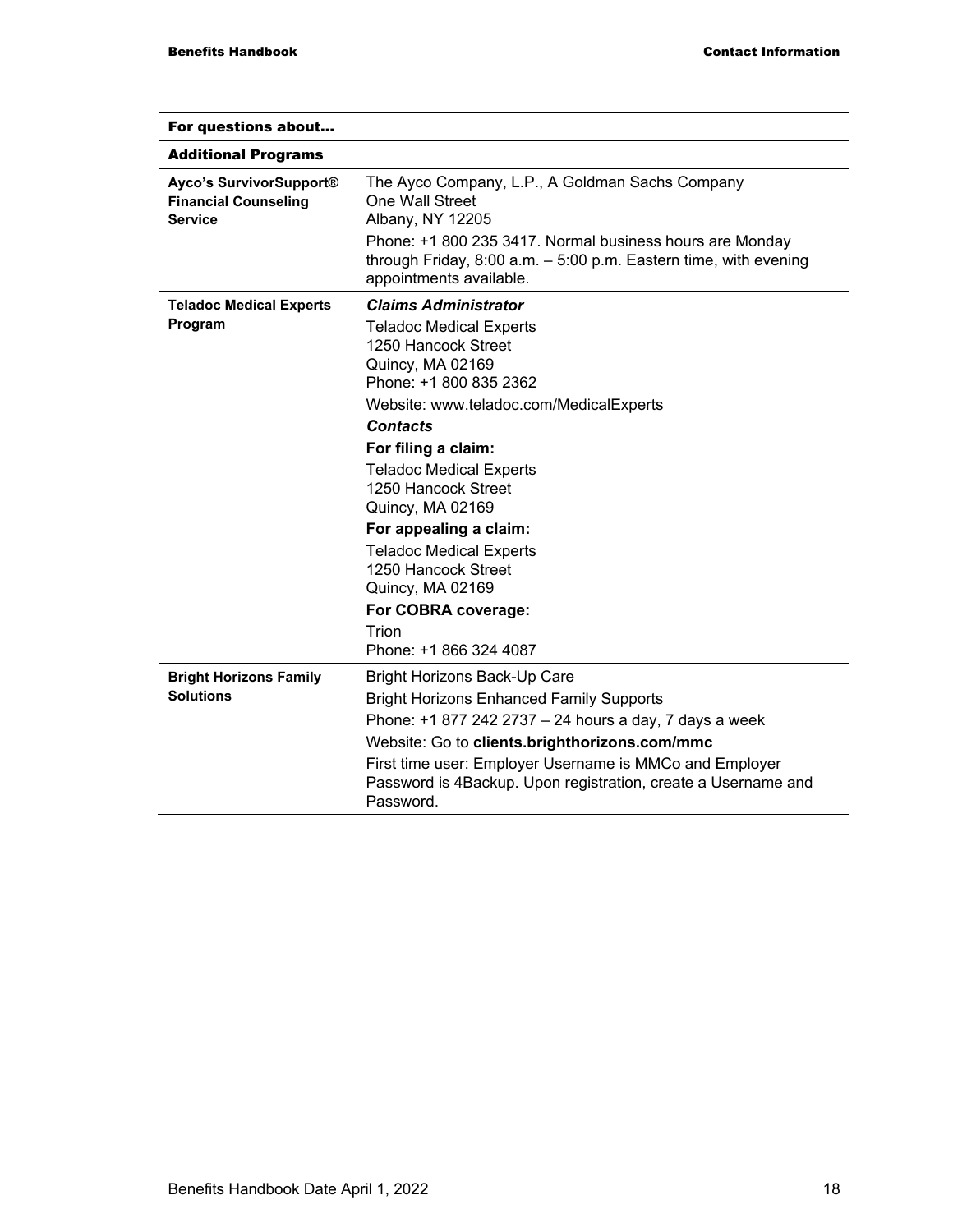| For questions about            |                                                                                                                                                                                                                                                    |
|--------------------------------|----------------------------------------------------------------------------------------------------------------------------------------------------------------------------------------------------------------------------------------------------|
| <b>Employee Assistance</b>     | <b>Claims Administrator</b>                                                                                                                                                                                                                        |
| Program (EAP)                  | Cigna Behavioral Health                                                                                                                                                                                                                            |
|                                | 3636 Nobel Drive Suite 150                                                                                                                                                                                                                         |
|                                | San Diego, CA 92122                                                                                                                                                                                                                                |
|                                | Phone: +1 800 382 3432                                                                                                                                                                                                                             |
|                                | <b>Contacts</b>                                                                                                                                                                                                                                    |
|                                | For filing a claim:                                                                                                                                                                                                                                |
|                                | Cigna Behavioral Health                                                                                                                                                                                                                            |
|                                | 3636 Nobel Drive Suite 150                                                                                                                                                                                                                         |
|                                | San Diego, CA 92122                                                                                                                                                                                                                                |
|                                | For appealing a claim:                                                                                                                                                                                                                             |
|                                | Cigna Behavioral Health                                                                                                                                                                                                                            |
|                                | 3636 Nobel Drive Suite 150                                                                                                                                                                                                                         |
|                                | San Diego, CA 92122                                                                                                                                                                                                                                |
|                                | For COBRA coverage:                                                                                                                                                                                                                                |
|                                | Trion                                                                                                                                                                                                                                              |
|                                | Phone: +1 866 324 4087                                                                                                                                                                                                                             |
|                                | Website: www.mycigna.com                                                                                                                                                                                                                           |
|                                | The Employer ID is mmc. The Employer ID is needed only for initial<br>registration. Under "What best describes you", select "I want to<br>register for the Employee Assistance Program ONLY". Upon<br>registration, create a User ID and Password. |
| <b>Family Resource Program</b> | LifeCare                                                                                                                                                                                                                                           |
|                                | Phone: +1 877 399 8235                                                                                                                                                                                                                             |
|                                | Website: http://member.lifecare.com                                                                                                                                                                                                                |
|                                | First time user: registration code is MMC and member ID is<br>Employee ID.                                                                                                                                                                         |